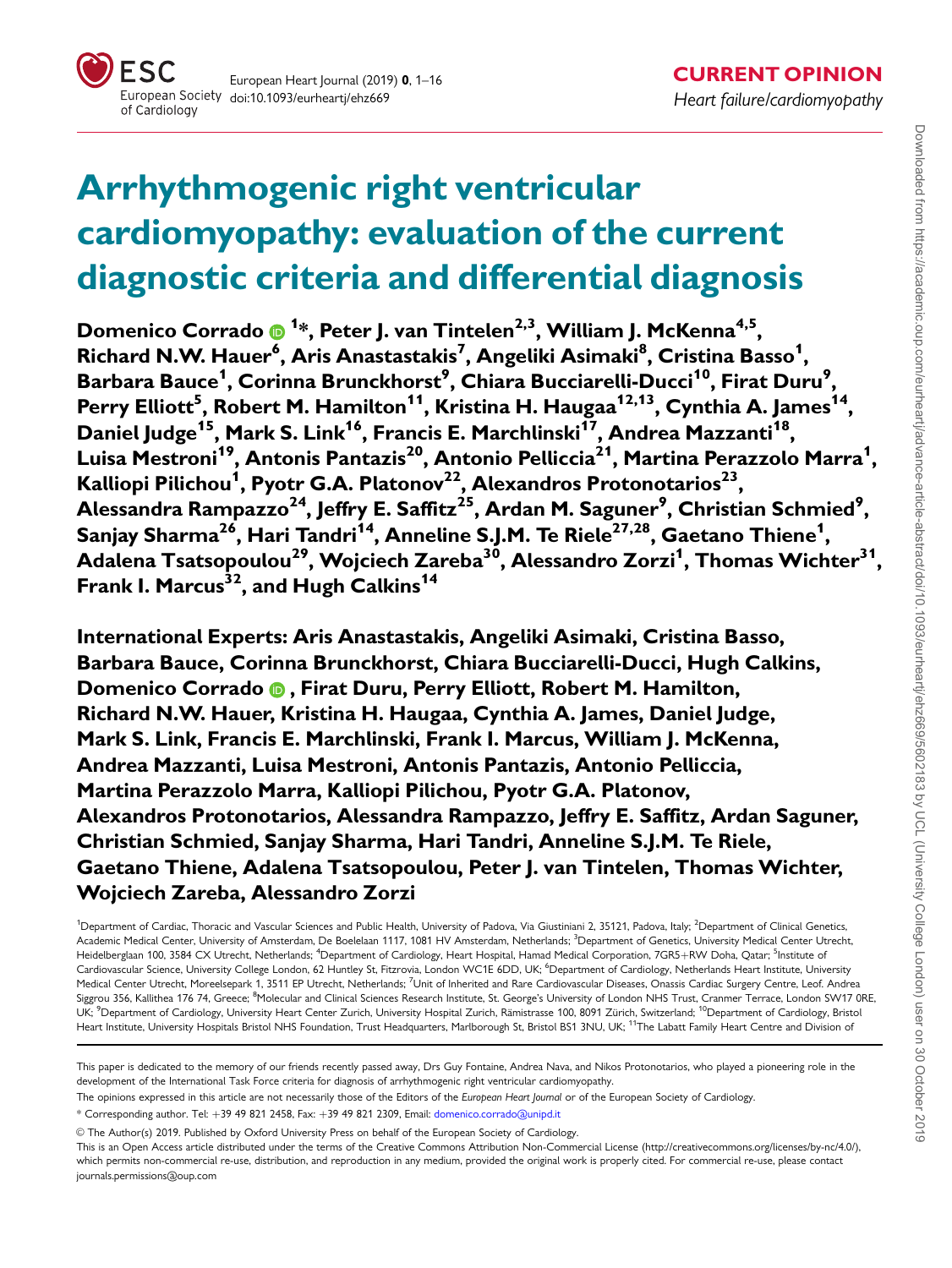<span id="page-1-0"></span>Cardiology, Department of Pediatrics, the Hospital for Sick Children, University of Toronto, 555 University Ave, Toronto, Canada; 12Department of Cardiology, Center for Cardiological Innovation, Oslo University Hospital, Rikshospitalet, Sognsvannsveien 20, 0372 Oslo, Norway; <sup>13</sup>Institute of Clinical Medicine, University of Oslo, Problemveien 7, 0315 Oslo, Norway; <sup>14</sup>Division of Cardiology, Department of Medicine, Johns Hopkins School of Medicine, 1800 Orleans St, Baltimore, MD 21287, USA; <sup>15</sup>Department of Medicine, Medical University of South Carolina (MUSC), 30 Courtenay Drive Room 326 Gazes, Charleston, MSC 592, USA; <sup>16</sup>Department of Medicine, Division of Cardiology, UT Southwestern Medical Center, 5323 Harry Hines Blvd, Dallas, TX 75390, USA; <sup>17</sup>Cardiac Electrophysiology Program, Cardiovascular Division Hospital of the University of Pennsylvania, 9 Founders Pavilion - Cardiology, 3400 Spruce St., Philadelphia, PA, 19104, USA; <sup>18</sup>Department of Molecular Medicine, University of Pavia, Corso Str. Nuova 25, Pavia, Italy; <sup>19</sup>Molecular Genetics, Cardiovascular Institute, University of Colorado, Denver Anschutz Medical Campus, 13001 E 17th Pl, Aurora, CO 80045, USA; <sup>20</sup>Inherited Cardiovascular Conditions services, The Royal Brompton and Harefield Hospitals, Sydney St, Chelsea, London SW3 6NP, UK; <sup>21</sup>Department of Cardiology, Institute of Sports Medicine and Science, Largo Piero Gabrielli, 1, 00197 Roma, Italy; <sup>22</sup>Department of Cardiology, Lund University Arrhythmia Clinic, Skåne University Hospital, Entrégatan 7, 222 42 Lund, Sweden; <sup>23</sup>Inherited Cardiovascular Disease Unit, Barts Heart Centre, St Bartholomew's Hospital, W Smithfield, London EC1A 7BE, UK; <sup>24</sup>Department of Biology, University of Padua, Viale Giuseppe Colombo, 3, 35131 Padova PD, Italy; <sup>25</sup>Department of Pathology, Harvard Medical School, Beth Israel Deaconess Medical Center, 330 Brookline Ave, Boston, MA 02215, USA; <sup>26</sup>Cardiology Clinical Academic Group, St George's University of London, Cranmer Terrace, Tooting, London SW17 0RE, UK; <sup>27</sup>Department of Cardiology, University Medical Center Utrecht, Heidelberglaan 100, 3584 CX Utrecht, Netherlands; <sup>28</sup>Netherlands Heart Institute, Utrecht, Moreelsepark 1, 3511 EP Utrecht, Netherlands; <sup>29</sup>Nikos Protonotarios Medical Centre, Naxos 84300, Greece; <sup>30</sup>Division of Cardiology, Department of Medicine, University of Rochester Medical Center, 150 Lucius Gordon Dr, West Henrietta, NY 14586, USA; <sup>31</sup>Heart Center Osnabrück, Bad Rothenfelde Niels-Stensen-Kliniken Marienhospital Osnabrück, Ulmenallee 5 - 11, 49214 Bad Rothenfelde, Germany; and <sup>32</sup>Sarver Heart Center, The University of Arizona, 1501 N Campbell Ave, Tucson, AZ 85724, USA

> . . . . . . . . . . . . . . . . . . . . . . . . . . . . . . . . . . . . . . . . . . . . . . . . . . . . . . . . . . . . . . . . . . . . . . . . . . . . . . . . . . . . . . . . . . . . . . . . . . . . . . . . . . . . . . . . . . . . . . . . . . . .

Received 12 September 2018; revised 4 January 2019; editorial decision 15 August 2019; accepted 5 September 2019

Arrhythmogenic right ventricular cardiomyopathy (ARVC) is an inherited heart muscle disease characterized by progressive fibrofatty replacement of the right ventricular (RV) myocardium which may act as a substrate for ventricular arrhythmias and sudden cardiac death  $(SCD)$ .<sup>[1,2](#page-13-0)</sup> The classic form of ARVC is a genetically determined cardiomyopathy caused by heterozygous or compound mutations in genes encoding proteins of desmosomes, which are specialized intercellular structures providing mechanical attachment of myocytes.<sup>3</sup> However, there are other genetic (non-desmosomal) and nongenetic causes of the disease. Biventricular and left-dominant disease variants have been identified and have led some to use the term 'arrhythmogenic cardiomyopathy' (ACM) to define the broader spectrum of the disease phenotypic expressions. $2-8$ 

However, to avoid confusion of readers, in the present International Expert Report, the original designation of ARVC was maintained because the document is a critical appraisal of the 2010 International Task Force (ITF) criteria that were specifically designed to diagnose the 'classic' ARVC phenotype.

The current classification of ARVC includes the following clinical variants: (i) the classic ARVC phenotype, i.e. the originally reported and most common disease variant, characterized by isolated RV involvement (Figure [1](#page-4-0)); (ii) the 'biventricular disease variants', i.e. 'balanced', 'dominant-right' or 'dominant-left', characterized by the parallel, predominant RV, and predominant left ventricular (LV) involvement, respectively; and (iii) the LV phenotype characterized by isolated LV involvement (i.e. without clinically demonstrable RV in-volvement) (Figure [2](#page-5-0)).<sup>1–[8](#page-13-0)</sup>

In 1994, an ITF proposed criteria for diagnosis of ARVC, in the form of a qualitative scoring system which encompassed familial, electrocardiographic, arrhythmic, morpho-functional, and disease features.<sup>9</sup> The ITF criteria were revised in 2010 by international consensus with the intention to improve diagnostic accuracy, by providing quantitative criteria for diagnosing structural and functional RV abnormalities, improvement of electrocardiographic criteria, and adding molecular genetic criteria ([Supplementary material online,](https://academic.oup.com/eurheartj/article-lookup/doi/10.1093/eurheartj/ehz669#supplementary-data) Table  $S1$ ).<sup>10</sup>

Clinical experience with the 2010 ITF diagnostic score system has identified limitations on the use of the criteria, potentially resulting in disease misdiagnosis.<sup>11,12</sup> The following problems in the use of current ITF criteria have been identified: (i) overdiagnosis due to the inclusion of molecular genetic findings in the diagnostic criteria, misinterpretation of electrocardiographic (ECG) and imaging findings, and misdiagnosis with other diseases mimicking the ARVC phenotype; (ii) underdiagnosis due to absence of cardiac magnetic resonance (CMR) tissue characterization findings.

In recent years, there have been evolving indications for the clinical and imaging tests for reaching definitive diagnosis of ARVC.<sup>13-[15](#page-13-0)</sup> Due to technological advances and increased experience in the interpretation of structural, functional and tissue characterization by contrastenhanced CMR this has become an important imaging technique for the diagnosis of  $ARVC.<sup>14</sup>$  $ARVC.<sup>14</sup>$  $ARVC.<sup>14</sup>$  In the era of CMR, some diagnostic tests have been abandoned because of the non-specific and limited accuracy, while others have been reserved for selected cases because of the invasive nature and the risk of serious complications. Since both the 1994 and 2010 guidelines were developed to diagnose the original right-dominant disease phenotype they did not include specific criteria for diagnosing LV involvement and the more recently recognized left-sided phenotypic variants.<sup>7,[8](#page-13-0)</sup> Moreover, peculiarities of diagnosis in the paediatric population, which represents approximately one-sixth of the overall ARVC-population, were not addressed.<sup>16</sup>

The present international expert report is not intended to redesign the 2010 ITF diagnostic criteria, which in the general view of the authors are still valid and do not need substantial changes. However, the increasing risk of misdiagnosis resulting from the inappropriate use of the criteria has prompted this international expert document aimed to critically review the clinical performance and highlight the potential limitations of current criteria, to propose some solutions for a better clinical use and to identify potential areas of improvement, with particular reference to diagnosis of left-sided phenotypes and identification of early disease in the paediatric population.

### Overview of the 2010 diagnostic criteria (See [Supplementary material online](https://academic.oup.com/eurheartj/article-lookup/doi/10.1093/eurheartj/ehz669#supplementary-data), Text).

# Current diagnostic criteria: a critical appraisal

The following sections of the document focus on the critical evaluation of each group of current diagnostic criteria and provide key suggestions for improving their use in the clinical practice.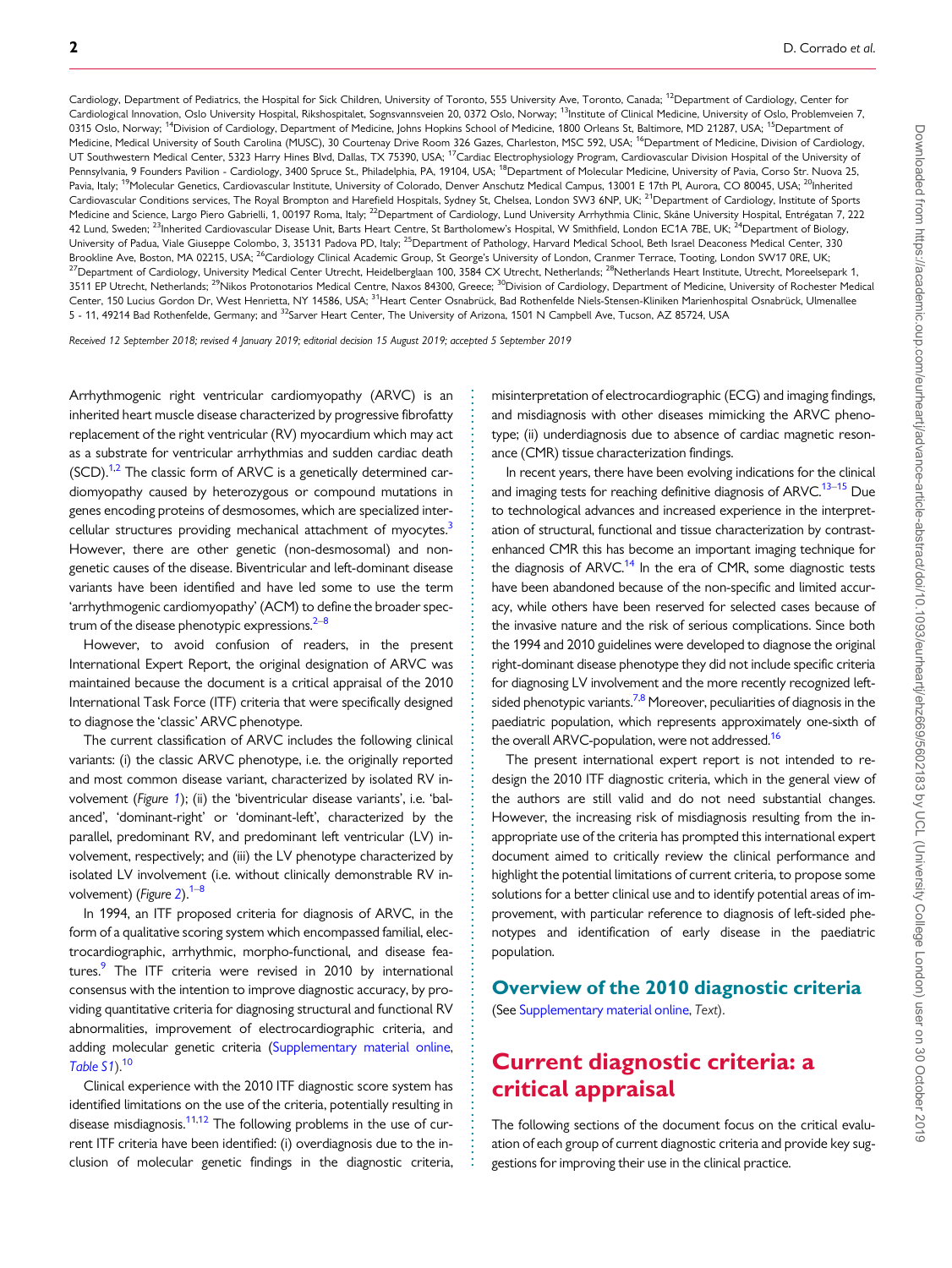### <span id="page-2-0"></span>. Molecular genetics

Mutations in the genes encoding desmosomal proteins play a key role in the pathogenesis of fibrofatty replacement of the myocardium and the development of the disease phenotype. $2,3$  $2,3$  Pooled data from major studies on molecular genetic screening for desmosomal gene mutations showed that the overall rate of successful genotyping in patients meeting the ITF diagnostic criteria is approximately 50%.<sup>[17,18](#page-13-0)</sup> The most common mutant gene is PKP2 (10–45%), followed by DSP (10–15%), DSG2 (7–10%), and DSC2 (2%).<sup>[19](#page-13-0)–[21](#page-13-0)</sup> Screening for nondesmosomal genes marginally increases the rate of detection of gene mutations, even though some mutations in specific genes such as  $TMEM43$  p.P358L<sup>[22](#page-13-0)</sup> and PLN p.R14del<sup>23</sup> can be highly prevalent in certain populations because of a founder effect [\(Supplementary ma](https://academic.oup.com/eurheartj/article-lookup/doi/10.1093/eurheartj/ehz669#supplementary-data)[terial online](https://academic.oup.com/eurheartj/article-lookup/doi/10.1093/eurheartj/ehz669#supplementary-data), [Table S2](https://academic.oup.com/eurheartj/article-lookup/doi/10.1093/eurheartj/ehz669#supplementary-data)). Compound/digenic heterozygosity has been identified in up to 25% of patients and has been reported to account for both phenotypic variability and more malignant life-time arrhyth-mic outcome ('dose-effect').<sup>[24](#page-13-0)-[26](#page-13-0)</sup>

Different from all other forms of cardiomyopathy, the ARVC diagnostic criteria include the presence of a pathogenic variant in ARVC related genes as a major criterion to establish the diagnosis.<sup>10</sup> However, it has not been defined which mutations have sufficient evidence to be considered as disease-causing and conferring pathogenicity to a variant can be challenging. Moreover, a negative genetic test does not exclude the possibility that the phenotype is due to a mutation in an unknown gene or that the molecular genetic screening technique does not detect all disease-causing variants, including large deletions or duplications.<sup>27</sup>

An increasingly emerging problem with the use of the current ITF criteria is that the incorrect classification of a desmomosal-gene variant as 'pathogenic' (major criterion) or the identification of a pathogenic variant in a gene with insufficient evidence for disease causation may lead to a (mis)-diagnosis of ARVC in probands who otherwise may not fulfil the ITF criteria for a (definite) phenotypic diagnosis (see [Supplementary material online](https://academic.oup.com/eurheartj/article-lookup/doi/10.1093/eurheartj/ehz669#supplementary-data), Text).

### Key points

- The limitations of current understanding of the genetic basis of ARVC and the high genetic noise due to frequent diseaseassociated genetic variants both in the normal population and other cardiomyopathies are associated with the risk of misdiagnosis if molecular genetic results are integral part of the diagnostic scoring system.
- According to the general recommendations for molecular genetic testing in inherited cardiomyopathies,<sup>28</sup> genotyping is indicated to identify a pathogenic or likely pathogenic mutation in a proband who already fulfils phenotypic diagnostic criteria for ARVC, and thus to apply mutation-specific cascade genetic testing for detection of gene carriers among family members.
- Mutation-specific genetic testing is recommended for family members following the identification of a pathogenic or likely pathogenic mutation in the proband with a clinical diagnosis of definite ARVC, in order to identify genetically affected individuals at a preclinical phase.
- Genotyping to achieve a diagnosis in a patient with borderline phenotypic manifestations may be considered in selected cases provided that the results are interpreted by experts on the disease molecular genetics because the high prevalence of variants of

uncertain significance may make the genotyping results more confounding than confirming.

- Genetic family screening can be also indicated for arrhythmic risk stratification purposes. In fact, compound/digenic heterozygosity of ARVC-causing desmosomal-gene variants predicts a more serious arrhythmic outcome because of a gene dose-effect.
- It is important to screen the entire panel of disease-related genes including specific non-desmosomal genes, if founder mutations in these genes are present in specific geographical areas, such as TMEM43 in Newfoundland and PLN in the Netherlands, or when ancestry suggests a relation with these specific geographical areas.

### Myocardial tissue characterization

Invasive tissue characterization by transvenous endomyocardial biopsy (EMB) has been part of the diagnostic evaluation of ARVC since 1994. $\degree$  This technique offers the potential for an in vivo histologic tissue characterization with demonstration of the hallmark disease lesion, i.e. the loss of myocardium with fibrofatty replacement, that has been considered the gold standard for the clinical diagnosis of ARVC ('major' diagnostic criterion).<sup>29</sup> Fatty infiltration of the RV myocardium is not specific for ARVC, being reported in normal human hearts, in the elderly and obese people. $30$  In this regard, the revised ITF criteria introduced the concept that the presence of fibrosis is also essential and provided quantitative parameters for histopathologic evaluation of EMB samples, focusing on the severity of myocyte loss and fibrosis rather than on fatty infiltration of myocardium.<sup>10</sup> The diagnosis of ARVC that is achieved for the first time at surgery or autopsy also identifies probands and should enable cascade family screening. The diagnostic tissue characterization can be made by histopathology of either biopsy samples taken during cardiac surgery performed for other reasons or in full hearts obtained at postmortem or cardiac transplantation. The histologic evidence of fibrofatty replacement of the ventricular myocardium with a subepicardial– mid-mural distribution, or with transmural involvement in the absence of obstructive atherosclerotic plaques within the corresponding coronary artery, is a diagnostic criterion for ARVC. An immunohistochemical analysis of EMB samples for the diagnosis of ARVC has been developed with the aim of identifying changes in the localization of desmosomal proteins<sup>31</sup> (see [Supplementary material](https://academic.oup.com/eurheartj/article-lookup/doi/10.1093/eurheartj/ehz669#supplementary-data) [online,](https://academic.oup.com/eurheartj/article-lookup/doi/10.1093/eurheartj/ehz669#supplementary-data) Text).

Right ventricular endocardial voltage mapping (EVM) is an imaging technique which may be of added value for the diagnosis of ARVC since it has the potential to identify and quantify RV regions of electroanatomic scar with low-amplitude electrical signals, typically showing fractionation, double potentials, or conduction delay.<sup>32-[34](#page-14-0)</sup> Right ventricular EVM is an invasive, expensive and highly operatordependent technique with a significant risk of inaccurate interpretation of low-voltage recordings in areas of normal myocardium due to suboptimal catheter contact. Moreover, a complete EVM should be also obtained from the epicardial side of RV, which implies a pericardial puncture not justifiable solely for diagnostic purposes.

### Key points

. . . . . . . . . . . . . . . . . . . . . . . . . . . . . . . . . . . . . . . . . . . . . . . . . . . . . . . . . . . . . . . . . . . . . . . . . . . . . . . . . . . . . . . . . . . . . . . . . . . . . . . . . . . . . . . . . . . . . . . . . . . . . . . . . . . . . . . . . . . . . . . . . . . . . . . . . . . . . . . . . . . . . . . . . . . .

• Endomyocardial biopsy is not indicated as a routine diagnostic test for ARVC. It should be reserved for selected patients such as probands with a sporadic form of ARVC and predominant LV involvement, in whom the final diagnosis depends on histologic exclusion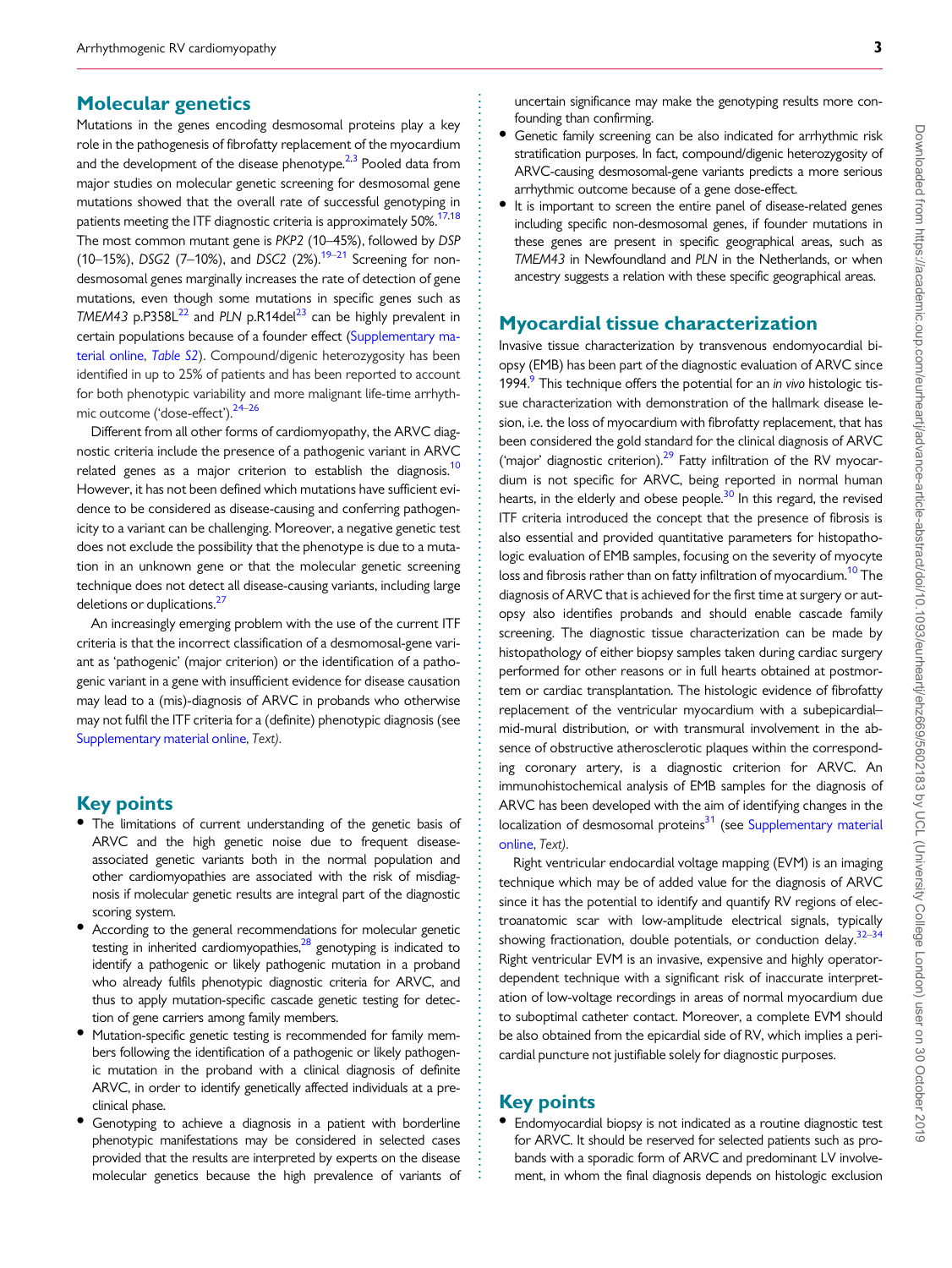<span id="page-3-0"></span>. of phenocopies such as chronic myocarditis, sarcoidosis or other heart muscle disorders.

- In addition to histopathologic examination of myocardial samples, immunohistochemical analysis for evaluation of desmosomal protein localization within the intercalated disk may provide added diagnostic value.
- Right ventricular EVM is not recommended solely for diagnostic purposes. It should be reserved for selected ARVC patients undergoing cardiac catheterization for arrhythmia management and performed in electrophysiologic laboratories with a large experience in electroanatomic mapping.
- Endocardial voltage mapping-guided EMB of the RV free wall is not performed in the majority of interventional labs and cannot be proposed for routine diagnosis.

## Global or regional dysfunction and structural alterations

Relevant structural and functional abnormalities detectable by imaging techniques include ventricular dilatation, reduced RV ejection fraction, regional wall motion abnormalities, and fibrofatty myocardial replacement.<sup>2,3,9,10</sup> Contrast cine-ventriculography, echocardiography, and CMR are the standard imaging techniques for the diagnosis of ARVC.

Cardiac magnetic resonance has become the gold standard method for assessing ventricular volumes, systolic function, and regional wall motion, as well as to characterize myocardial tissue composition. Due to the spatial resolution of CMR voxels and unlimited imaging planes that can be reconstructed, CMR offers the potential to optimally evaluate dilatation/dysfunction, regional wall motion abnormalities, and structural changes of the  $RV.<sup>13–15,35</sup>$  $RV.<sup>13–15,35</sup>$  $RV.<sup>13–15,35</sup>$  Cine CMR sequences provide an accurate assessment of RV volume and systolic function. However, these parameters have low sensitivity and specificity for the diagnosis of  $ARVC^{35,36}$  and significant interobserver variability in the interpretation of segmental contraction analysis of the RV free wall has been reported.<sup>37-39</sup>

Tissue characterization findings by CMR (fibrosis, fatty infiltration, and fibrofatty scar) were not included in the 2010 ITF criteria because of limited experience, difficulty in the interpretation, and low specificity.<sup>10</sup> However, recent studies demonstrated the utility of combined regional wall motion assessment and tissue characterization by CMR for the diagnosis of  $ARVC<sup>4</sup>$  $ARVC<sup>4</sup>$  $ARVC<sup>4</sup>$ . The best accuracy (98%) was present when wall motion alterations and pre-/post-contrast signal abnormalities [including LV fat infiltration and late gadolinium enhancement (LGE)] were considered together.<sup>[35](#page-14-0)</sup>

The original concept of 'triangle of dysplasia', which referred to the most commonly affected regions of the RV, has evolved to the current perspective of a 'quadrangle of ARVC' which also includes the LV infero-lateral wall, which is the most frequently involved LV region. In the early stages of ARVC, the subtricuspid/peritricuspid area and the LV infero-lateral wall may be the only affected regions.<sup>4,[5](#page-13-0)[,40,41](#page-14-0)</sup> Thus, LGE imaging technique may increase diagnostic sensitivity for ARVC, even in its early stage, by identifying a myocardial scar in the LV infero-lateral wall, which would otherwise remain undetectable by echocardiography/angiography because it is confined to the subepicardial–mid-myocardial layers and may not be sufficiently large to cause a systolic wall motion abnormality (Figure [2](#page-5-0)).

Inclusion of criteria for characterization of myocardial fibrofatty replacement offers the potential (i) to enhance the accuracy of the interpretation of RV wall motion abnormalities (which has a high intrainterobserver variability and operator dependence) by demonstrating the underlying myocardial lesion; (ii) to increase the sensitivity for identifying forms of biventricular ARVC which are more easily diagnosed by CMR-imaging with demonstration of the segmental subepicardial LGE in the LV wall which may be the only imaging feature of left-dominant phenotypic variants of ARVC.

Because of its high negative predictive value, contrast-enhanced CMR study has the potential to become the 'rule-out' imaging test for evaluation of structural and functional ventricular abnormalities of ARVC (see [Supplementary material online,](https://academic.oup.com/eurheartj/article-lookup/doi/10.1093/eurheartj/ehz669#supplementary-data) Text).

### Key points

- Considering the technological advances and improvement of interpretation of CMR tissue characterization images, acquisition and image evaluation of biventricular myocardial fibrosis, and intramyocardial fatty tissue, contrast-enhanced CMR is recommended for definitive diagnosis and better characterization of the disease phenotypic variant.
- Transthoracic two-dimensional echocardiography is indicated as part of the initial evaluation of a patient with suspected ARVC. The availability of echocardiographic findings at initial evaluation is important in view of the subsequent serial imaging follow-up. Echocardiographic evaluation should be repeated at 1–3 years intervals, based on the age, genetic status, and clinical features.
- To avoid misdiagnosis, demonstration of consistent structural and functional ventricular abnormalities is needed to reach a definite diagnosis in a proband. Instead, overt morphofunctional ventricular alterations may be not detectable in affected family members, because clinical manifestations are more subtle and may occur later over the disease course due to the incomplete and age-dependent penetrance and the variable phenotypic expression.
- Given the large variation of geometry and contraction of the normal RV, the presence of both regional wall motion abnormalities and LGE should be confirmed in two orthogonal planes (e.g. horizontal long-axis and short-axis views).
- Cardiac magnetic resonance should ideally be performed in high volume centres with particular experience and expertise in imaging acquisition and interpretation of ARVC features.
- Because CMR is expensive and time-consuming due to long duration of data acquisition and analysis time, follow-up with systematic serial CMR studies is unpractical. A repeat CMR study should be considered in patients with a diagnosis of definite ARVC who develop over time significant worsening of clinical symptom, ECG abnormalities, arrhythmic events, or echocardiographic findings.
- Right ventricular angiography is not of additional diagnostic value and should be reserved to patients in whom EMB is planned. Cardiac catheterization is indicated when oxygen saturation measurement is required for differential diagnosis between ARVC and congenital heart diseases with a left to right shunt.

### Arrhythmias

. . . . . . . . . . . . . . . . . . . . . . . . . . . . . . . . . . . . . . . . . . . . . . . . . . . . . . . . . . . . . . . . . . . . . . . . . . . . . . . . . . . . . . . . . . . . . . . . . . . . . . . . . . . . . . . . . . . . . . . . . . . . . . . . . . . . . . . . . . . . . . . . . . . . . . . . . . . . . . . . . . . . . . . . . . . .

The spectrum of ventricular arrhythmias in ARVC ranges from isolated premature ventricular complexes (PVCs) to sustained ventricular tachycardia (VT) or ventricular fibrillation leading to cardiac arrest.<sup>1,4,5,[18](#page-13-0)[,42–44](#page-14-0)</sup> The severity of the arrhythmia is variable between individual patients and during the course of the disease. $45,46$  The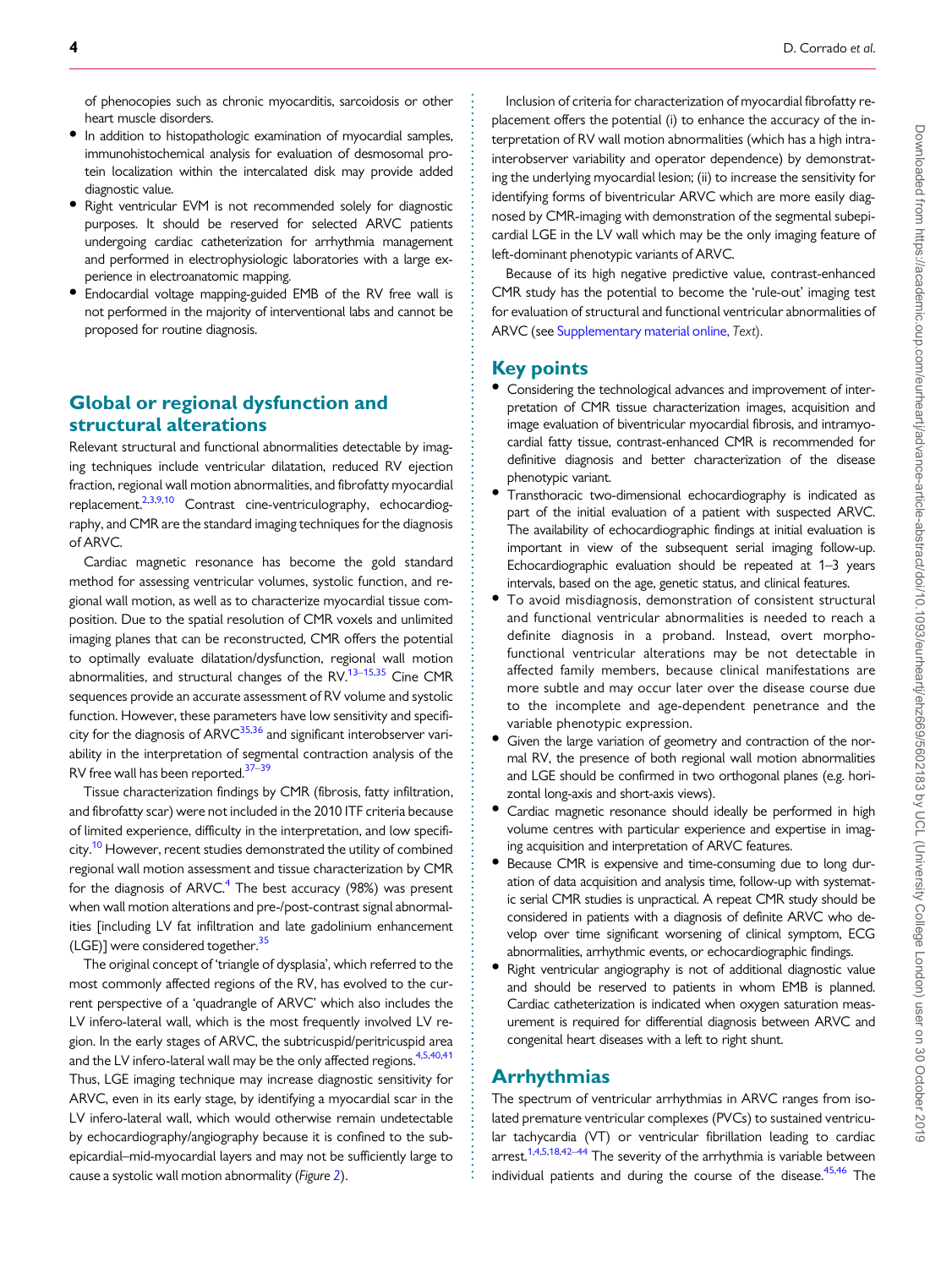<span id="page-4-0"></span>. assessment of the morphology of the arrhythmic QRS complexes on 12-lead ECG may allow identification of the ventricular site of origin and the mechanism of the arrhythmia.

According to the 2010 ITF diagnostic criteria, the morphology of VT has an impact on diagnosis.<sup>10</sup> Ventricular tachycardia with a left bundle branch block (LBBB)/inferior axis suggesting right (or left) ventricular outflow tract origin is considered a 'minor' diagnostic criterion because of its low specificity which may lead to misdiagnosis of ARVC in patients with idiopathic right ventricular outflow tract (RVOT)-VT. However, VT with an LBBB pattern and superior or indeterminate axis suggesting RV free wall origin is more specific for ARVC and this is classified as a 'major' diagnostic criterion. VT with a right bundle branch block (RBBB) morphology may occur as a manifestation of additional or predominant LV involvement.<sup>10</sup>

Studies with 24-h Holter monitoring have shown that most ARVC patients have frequent PVCs, either isolated or coupled, with a mean burden  $>$  500 PVC/24 h.<sup>47</sup> Current ITF criteria consider the number of PVCs per 24 h without addressing the morphology of the ectopic QRS. This represents a limitation because premature ventricular beats originating from the inferior RV wall have greater specificity for

ARVC than the number of premature ventricular beats exceeding 500/24 h or premature ventricular beats from the RVOT. It is diagnostically relevant to record PVCs on 12 ECG leads by exercise testing or 12-lead 24-h Holter monitoring.

The electrophysiologic study has a limited role in the diagnosis of ARVC. The test can provide information regarding the inducibility by programmed ventricular stimulation of one or more VTs with different rates and/or morphologies. This may be useful in differentiating ARVC from idiopathic RVOT-VT which is a benign and non-familial arrhythmic condition characterized by a single morphology (LBBB/inferior axis) and non-inducibility by programmed ventricular stimulation.[48](#page-14-0),[49](#page-14-0) Addition of RV EVM may be of incremental diagnostic value for differential diagnosis with idiopathic RVOT-VT, provided that care is taken to obtain adequate sampling and ensure optimal catheter contact using pacing threshold assessment or direct contact force measurements to avoid inappropriate misdiagnosis from lowamplitude recordings. Endocardial unipolar recordings with a large field of view may also indentify the presence of epicardial scar, thus preventing the use of a direct pericardial approach to obtain bipolar epicardial voltage measurements.<sup>50</sup>



. . . . . . . . . . . . . . . . . . . . . . . . . . . . . . . . . . . . . . . . . . . . . . . . . . . . . . . . . . . . .

Figure I Electrocardiographic and cardiac magnetic resonance features of a representative case of right-dominant (classic) phenotypic variant of arrhythmogenic right ventricular cardiomyopathy. (A) Basal electrocardiographic showing T-wave inversion in right precordial leads (V1–V4). (B) End-diastolic frame of cine cardiac magnetic resonance sequence in long-axis four-chamber view showing a dilated right ventricle (end-diastolic volume, 127 mL/m<sup>2</sup>) with a severely reduced ejection fraction (25%). The post-contrast orthogonal images in long-axis (C) and short-axis (D) views show late gadolinium enhancement as mid-wall stria in the mid-septum (white arrow). In C, late gadolinium enhancement is also visible in the anterolateral, mid, and apical regions of the right ventricular wall, with segmental transmural involvement (white arrowheads) associated with regional dys-kinesia (not shown). From De Lazzari et al.<sup>[54](#page-14-0)</sup>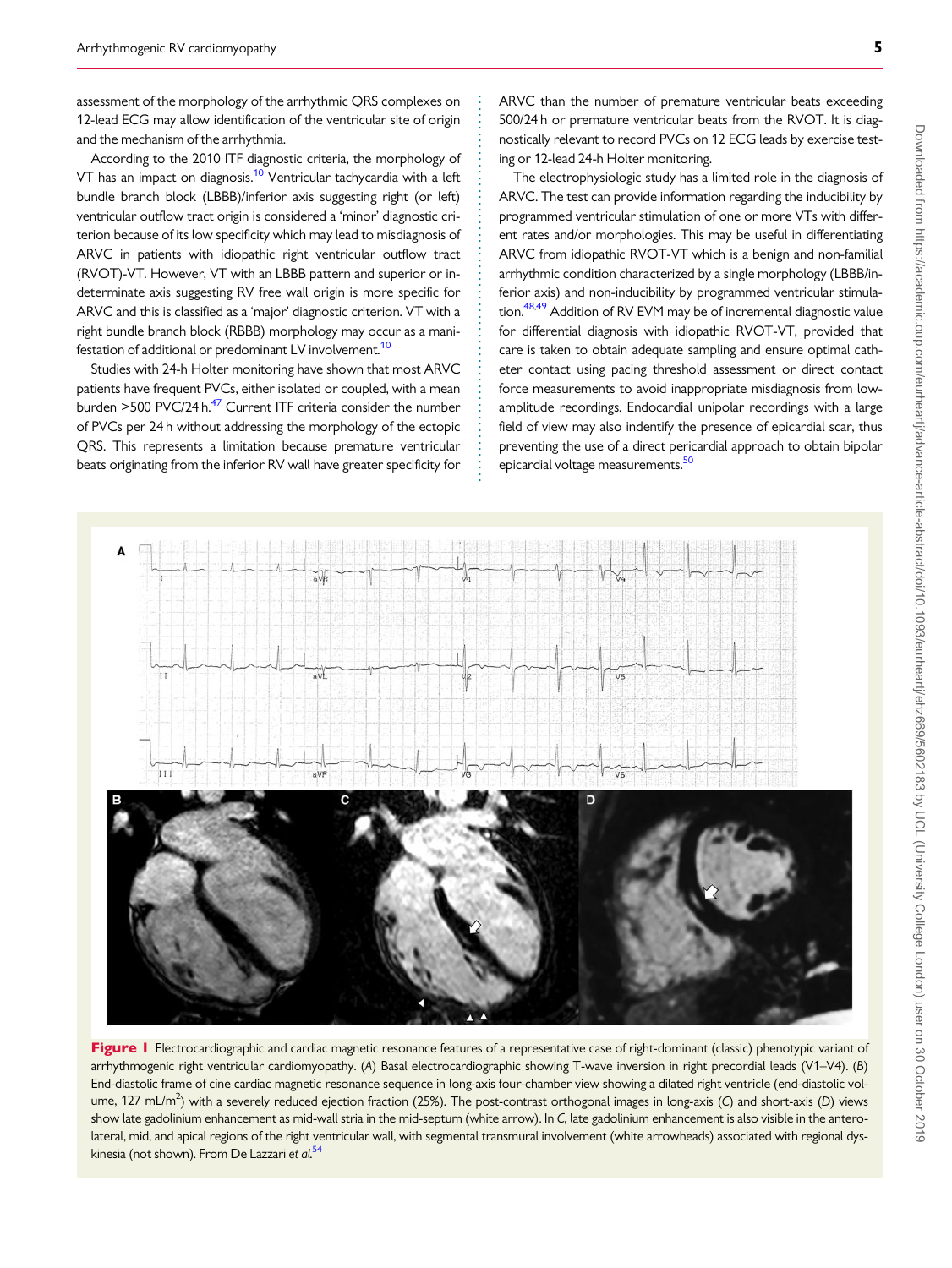<span id="page-5-0"></span>

Figure 2 Electrocardiographic and cardiac magnetic resonance findings of a representative case of left-dominant phenotypic variant of arrhythmogenic right ventricular cardiomyopathy in a patient with a DSP-gene mutation and a history of sustained ventricular tachycardia. (A) Basal electrocardiographic showing low QRS voltages (<0.5 mV) in limb leads. (B) End-diastolic frame of cine cardiac magnetic resonance sequence in long-axis four-chamber view showing normal cavity size and function of both ventricles. (C) Post-contrast image showing myocardial fibrosis in the form of stria of late gadolinium enhancement in the epicardium of the left ventricular lateral wall (arrowheads) and mid-mural layer of the interventricular septum (arrows). From De Lazzari et al.<sup>[54](#page-14-0)</sup>

. . . . . . . . . . . . . . . . . . . . . . . . . . . . . . . . . . . . . . . . . . . . . . . .

### **Key points**

- Twelve-lead 24-h Holter monitoring is indicated to assess the morphology of ventricular arrhythmia, which may suggest the ventricular site of origin.
- Electrophysiologic study with programmed ventricular stimulation and RV EVM are not recommended as integral part of the routine diagnostic evaluation of patients with ARVC. Both studies should be limited to selected patients requiring an invasive electrophysiologic evaluation to distinguish ARVC-related VT from idiopathic RVOT tachycardia.

### Repolarization and depolarization electrocardiographic abnormalities

Twelve-lead ECG is a valuable diagnostic test in ARVC and records repolarization and/or depolarization abnormalities in up to 90% of patients with ARVC.<sup>[51](#page-14-0)–[53](#page-14-0)</sup> Negative T waves in the right precordial leads are the most common finding (Figure [1](#page-4-0)).<sup>[10](#page-13-0)</sup> Low QRS voltages (<0.5 mV) in the limb leads are frequently observed in ARVC patients with fibrosis/LGE of the LV as evidenced by CMR (Figure 2). Rather than an ECG marker of advanced RV disease, low QRS voltages indicate LV involvement (regardless of the RV disease severity) and reflect loss of myocardium/electrical voltages of the LV wall and replacement by electrically inert fibrofatty scar tissue.<sup>[54](#page-14-0)–[58](#page-14-0)</sup>

The ECG abnormalities resulting from delayed RV activation/conduction include RBBB (usually incomplete and rarely complete), QRS fragmentation, prolongation of right precordial QRS duration with a delayed S-wave upstroke, terminal activation duration (TAD) >\_55 ms, and epsilon waves. The accuracy of the presence of epsilon waves as a diagnostic tool has been questioned since these discrete signals are related to ECG filtering and sampling rate, giving rise to large interobserver variability.<sup>[59](#page-14-0)</sup>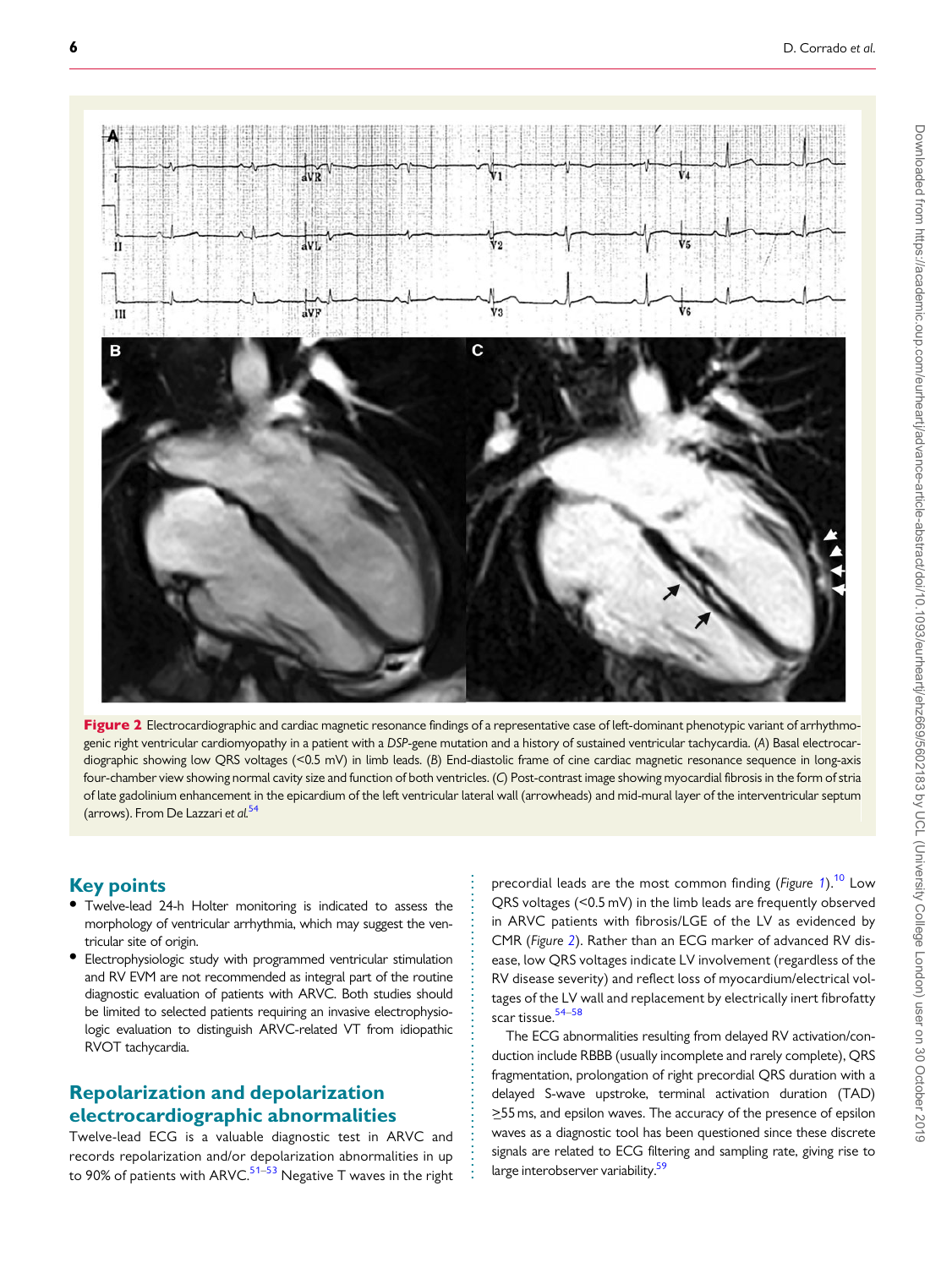<span id="page-6-0"></span>Activation delay can also be detected in the form of late potentials in the terminal portion of the QRS complex by signal-averaged ECG (SAECG). The use of SAECG technique for diagnosis of ARVC in probands and family members has been abandoned by most centres because of its non-specific findings and limited diagnostic accuracy (see [Supplementary material online,](https://academic.oup.com/eurheartj/article-lookup/doi/10.1093/eurheartj/ehz669#supplementary-data) Text).

### Key points

- The presence of epsilon waves should be evaluated with caution, especially in patients without other diagnostic criteria.
- A QRS delayed S-wave upstroke with TAD > 55 ms in right precordial leads is a specific diagnostic ECG pattern, particularly if followed by negative T waves.
- Low QRS voltages  $($ <0.5 mV) in the limb leads can be an ECG marker predictive of LV involvement.
- Negative T waves confined to V1 and V2 should be considered as a normal ECG variant in individuals who do not meet other diagnostic criteria.

# Left-dominant variants of arrhythmogenic right ventricular cardiomyopathy

Distinctive ECG features of LV involvement in ARVC include T-wave inversion in the infero-lateral leads and low QRS voltages  $(< 0.5 \text{ mV})$ in limb leads, which reflect the loss of myocardium and electrical vol-tages of the LV wall.<sup>[55](#page-14-0),[56](#page-14-0)</sup> Ventricular tachycardia is characteristically monomorphic, with a RBBB morphology which denotes its origin form the LV. $8,60$  $8,60$  The typical LV imaging phenotype is characterized by a ventricular remodelling pattern consisting of mild LV dysfunction and no or mild LV dilatation, in association with a significant amount of subepicardial/mid-myocardial (non-ischaemic) LGE affecting multiple LV segments (mostly the inferolateral wall regions) (Figure  $2$ ).<sup>61</sup> The degree of systolic LV dysfunction appears related to the global extent of LGE which in advanced disease affects multiple septal and LV free wall segments.

In biventricular variants of ARVC, clinically demonstrable RV involvement is an important additional criterion for differential diagnosis with dilated cardiomyopathy (DCM). In the absence of clinically detectable RV involvement, demonstration of a pathogenic mutation of ARVC-related genes, such as DSP, FLNC, and PLN genes, may support the diagnosis of ARVC (see [Supplementary material online](https://academic.oup.com/eurheartj/article-lookup/doi/10.1093/eurheartj/ehz669#supplementary-data), Text).

### Key points

- Criteria for diagnosis of left-sided ARVC phenotypes should include: (i) ECG changes such as low QRS voltages in limb leads and inverted T waves in the inferolateral leads; (ii) ventricular arrhythmias with a right bundle-branch block pattern; and (iii) structural and functional imaging features consistent with a 'hypokinetic, nondilated, and fibrotic LV'.
- Clinical demonstration of some degree of electrical or structural RV involvement should be considered as an important additional criterion for diagnosis of biventricular or left-dominant phenotypes.
- In patients with clinical findings suggestive of left-sided ARVC and no clinically detectable RV involvement, genetic testing for the

. . . . . . . . . . . . . . . . . . . . . . . . . . . . . . . . . . . . . . . . . . . . . . . . . . . . . . . . . . . . . . . . . . . . . . . . . . . . . . . . . . . . . . . . . . . . . . . . . .

#### Table 1 Differential diagnosis of arrhythmogenic right ventricular cardiomyopathy

Mimics of right-dominant ARVC Primary arrhythmia conditions Right ventricular outflow tract tachycardia

Brugada syndrome Structural diseases Congenital heart diseases (left to right shunt, Ebstein's anomaly, Uhl's anomaly) Pulmonary artery hypertension Athlete's heart Chest deformity and pericardial absence Mimics of left-dominant ARVC Structural diseases Dilated cardiomyopathy Neuromuscular cardiomyopathies (muscular dystrophies and myofibrillar myopathies) Myocarditis Cardiac sarcoidosis Congenital ventricular aneurysms

Chagas' heart disease

presence of pathogenic mutations in ARVC-related genes, such as the DSP gene, can confirm the diagnosis [\(Supplementary material](https://academic.oup.com/eurheartj/article-lookup/doi/10.1093/eurheartj/ehz669#supplementary-data) [online,](https://academic.oup.com/eurheartj/article-lookup/doi/10.1093/eurheartj/ehz669#supplementary-data) [Table S2](https://academic.oup.com/eurheartj/article-lookup/doi/10.1093/eurheartj/ehz669#supplementary-data)).

# Diagnosis of arrhythmogenic right ventricular cardiomyopathy in the paediatric population

Arrhythmogenic RV cardiomyopathy is a genetically determined heart muscle disease characterized by a 'late-onset phenotype', which most often becomes clinically overt between the second and fourth decades of life. Clinical manifestations of the disease are very uncommon before pubertal development, whereas up to 15% of affected patients are teenagers.<sup>62,63</sup>

Arrhythmogenic RV cardiomyopathy is a progressive heart muscle disease with electrical and structural phenotypic manifestations occurring at different times during its natural history. It is noteworthy that progression of structural ventricular alterations can be preceded and predicted by ECG depolarization abnormalities.<sup>64</sup> Whereas adult patients more often present with sustained VT, paediatric patients are more likely to experience SCD or resuscitated sudden cardiac arrest.<sup>45,63,65</sup> Sudden cardiac death may be the first clinical manifestation of the disease, as it was reported by a study in the Veneto region of Italy, where 20% of SCD in young people and athletes were caused by previously undiagnosed ARVC.<sup>66</sup>

The diagnosis of ARVC is particularly challenging in children <14 years of age.<sup>[62](#page-14-0)</sup> Peculiarities in physiological development as well as differences in disease presentation and progression limit the use of the current criteria for diagnosis of ARVC in this age group. $67$ Diagnostic clinical work-up should be adapted to this patient population due to the difficulty of some testing modalities in paediatric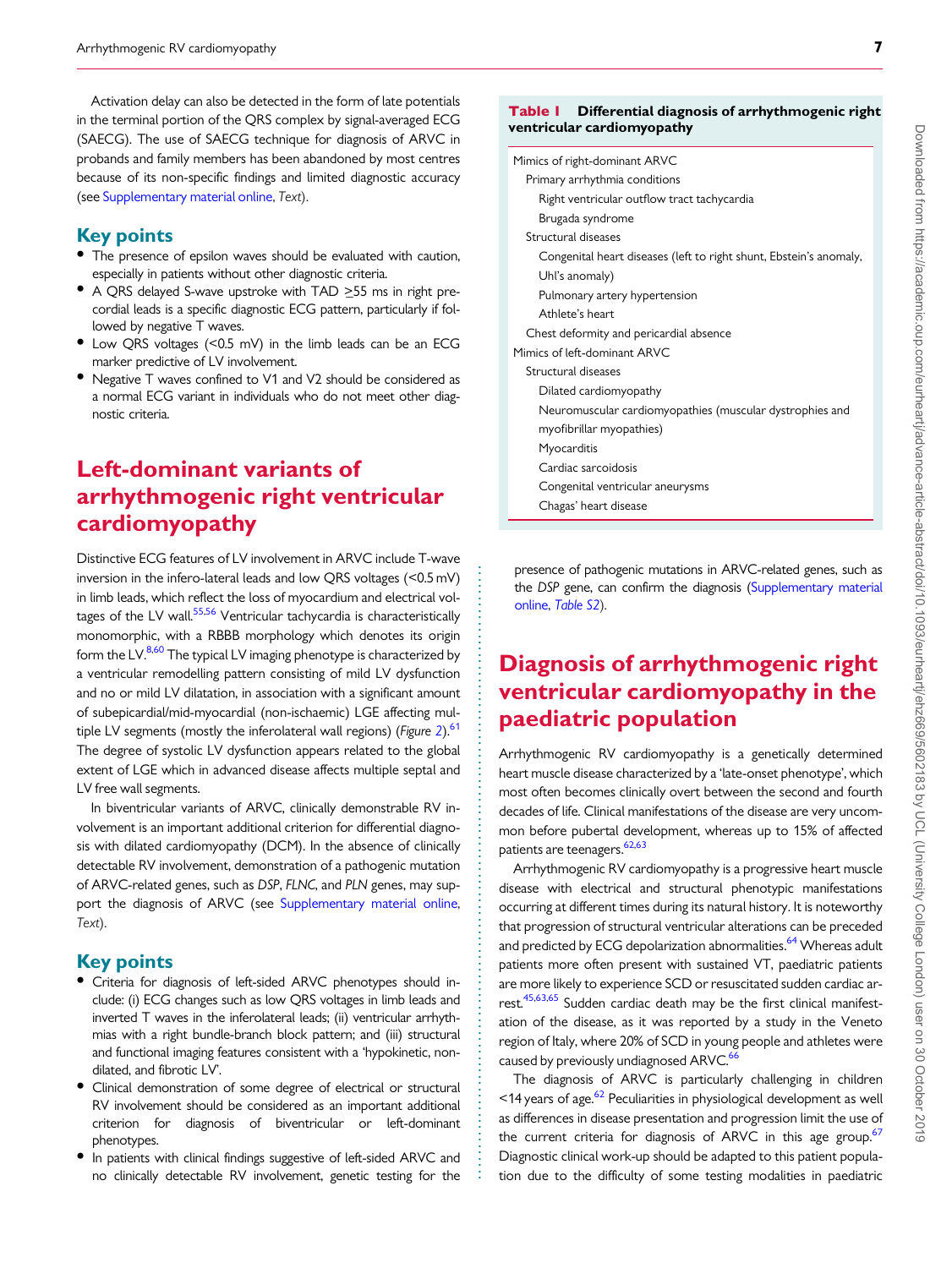|                                    | <b>RVOT-VT</b>                                                           | <b>ARVC</b>                                                                                                                                                                           |
|------------------------------------|--------------------------------------------------------------------------|---------------------------------------------------------------------------------------------------------------------------------------------------------------------------------------|
| Disease inheritance                | No                                                                       | Yes (AD)                                                                                                                                                                              |
| Genetic defect                     | No                                                                       | Desmosomal genes-mutations                                                                                                                                                            |
| Symptoms                           | Palpitations, pre-syncope                                                | Palpitations, syncope, cardiac arrest                                                                                                                                                 |
| <b>ECG</b> abnormalities           | Normal                                                                   | Right precordial T-wave inversion, $\epsilon$ waves, right precordial<br>QRS prolongation with delayed S-wave upstroke, and ter-<br>minal activation delay (>55 ms), low QRS voltages |
| Imaging                            | Normal                                                                   | Structural and functional RV abnormalities                                                                                                                                            |
| Biopsy                             | Normal                                                                   | Fibrofatty myocardial replacement                                                                                                                                                     |
| Morphology of VT                   | NSVT repetitive mono-<br>morphic; LBBB usually with<br>inferior QRS axis | LBBB Usually with left deviation                                                                                                                                                      |
| Multiple VT morphologies           | No                                                                       | Yes                                                                                                                                                                                   |
| VT mechanism                       | Enhanced automaticity and<br>triggered activity                          | Scar-related re-entry                                                                                                                                                                 |
| Typical site of VT origin          | Anteroseptal RVOT                                                        | Non-septal RVOT                                                                                                                                                                       |
| <b>RV EVM</b>                      | Normal                                                                   | Low-voltage areas                                                                                                                                                                     |
| Programmed ventricular stimulation | Non-inducible VT                                                         | Inducible VT                                                                                                                                                                          |

<span id="page-7-0"></span>Table 2 Idiopathic right ventricular outflow tract tachycardia vs arrhythmogenic right ventricular cardiomyopathyrelated ventricular tachycardia

AD, autosomal dominant; EVM, endocardial voltage mapping; LBBB, left bundle branch block; NSVT, non-sustained ventricular tachycardia; RV, right ventricle; RVOT, right ventricular outflow tract; TWI, T-wave inversion; VF, ventricular fibrillation; VT, ventricular tachycardia.

patients and the low prevalence of manifest disease in very young children. In particular, basal ECG and ambulatory ECG monitoring can be performed at any age, while echocardiography is more easily performed after age 3 years and cardiac CMR after age 8 years (or in younger children but under anaesthesia) (see [Supplementary material](https://academic.oup.com/eurheartj/article-lookup/doi/10.1093/eurheartj/ehz669#supplementary-data) [online,](https://academic.oup.com/eurheartj/article-lookup/doi/10.1093/eurheartj/ehz669#supplementary-data) Text).

### Key points

- An adapted diagnostic clinical work-up using normal ECG and imaging reference values for children should be used in the paediatric population, due to the low prevalence of manifest disease, difficulty of some testing modalities and peculiarity of clinical findings in this age-group.
- Invasive studies such as RV angiography and EMB should be reserved to very selected cases until all non-invasive studies have been assessed.
- Molecular genetic testing for children of families affected by ARVC is recommended for early, pre-clinical identification of genetically affected individuals as well as for detection of non-genetically affected siblings who can be reassured and not further investigated.
- Early detection of genetically affected children allows to establish a focused prevention strategy mostly based on life style changes, including restriction of competitive sports activity which is the most important environmental factor promoting the disease phenotypic expression.
- A follow-up by non-invasive clinical evaluation of healthy gene carriers or children with unknown genotype who have a positive family history of ARVC should be performed on a regular basis after puberty (every 1–2 years) to monitor for disease onset and progression.

# Phenocopies and differential diagnosis

Conditions that can mimic the ARVC phenotype (phenocopies) and enter into differential diagnosis of ARVC include primary arrhythmia conditions and structural heart muscle diseases affecting the RV, the LV, or both (Table [1](#page-6-0)).

# Primary arrhythmia conditions

Primary arrhythmia conditions which may resemble ARVC include idiopathic RVOT-VT and Brugada syndrome (see [Supplementary ma](https://academic.oup.com/eurheartj/article-lookup/doi/10.1093/eurheartj/ehz669#supplementary-data)[terial online,](https://academic.oup.com/eurheartj/article-lookup/doi/10.1093/eurheartj/ehz669#supplementary-data) Text).

# Key points

. . . . . . . . . . . . . . . . . . . . . . . . . . . . . . . . . . . . . . . . . . . . . . . . . . . . . . . . . . . . . . . . . . . . . . . . . . . . . . . . . . . . .

- Patients with idiopathic RVOT-VT have a normal 12-lead ECG, normal imaging tests, VT induction by isoproterenol test, and VT non-inducible by programmed ventricular stimulation (Table 2).
- A septal origin of VT is significantly more often observed in idiopathic RVOT-VT than in ARVC which usually affects the RV free wall and spares the septum.
- A single LBBB/inferior axis VT morphology favours the diagnosis of idiopathic RVOT-VT, while multiple VT morphologies, either spontaneous or induced, strongly suggest ARVC.<sup>6</sup>
- Brugada syndrome demonstrates substantial differences from ARVC with respect to involved genes, absence of overt cardiomyopathic changes, autonomic and antiarrhythmic drug modulation of ECG abnormalities, circumstances and mechanisms of arrhythmias and outcome (Table [3](#page-8-0)).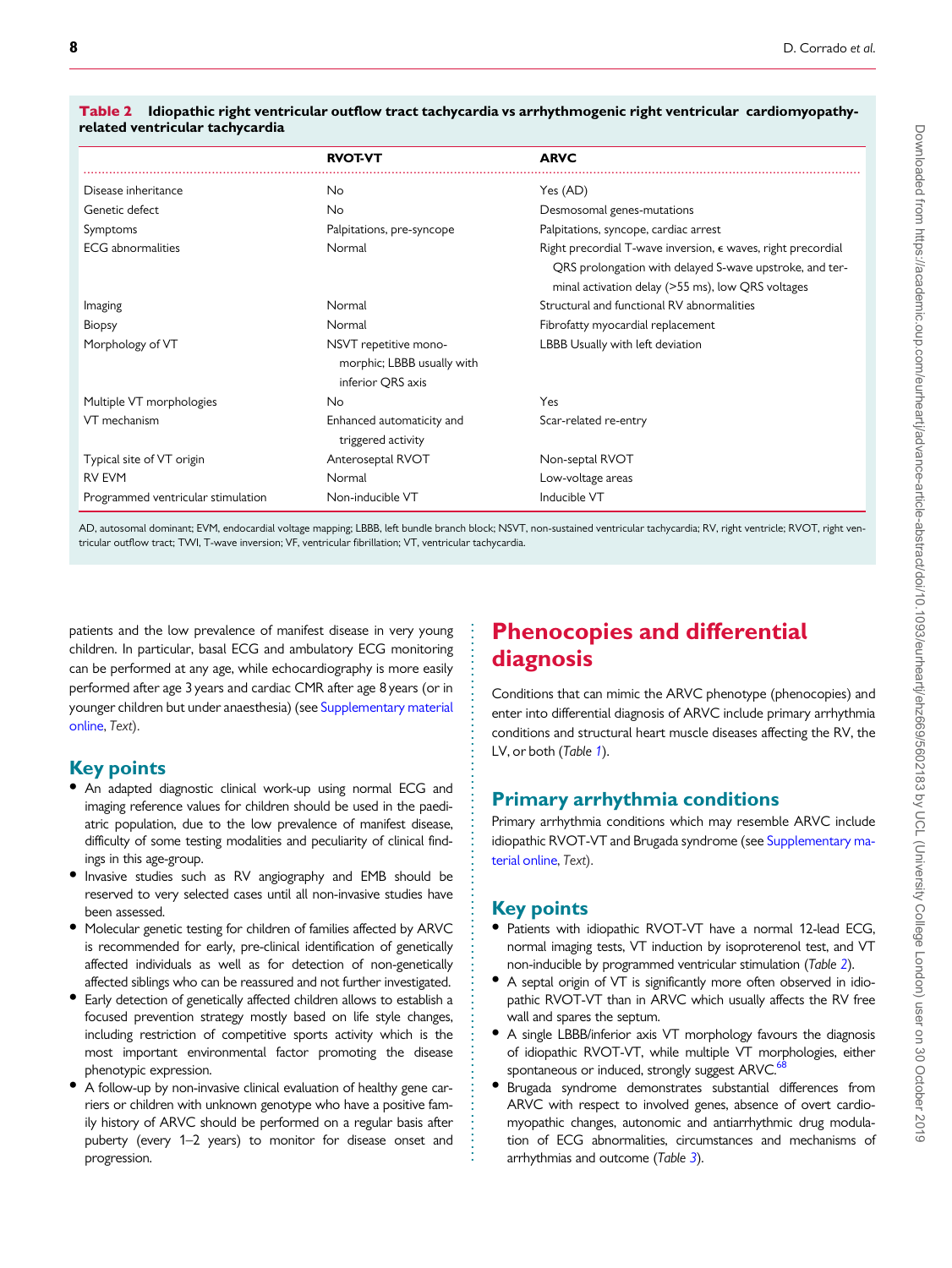|                                    | <b>Brugada syndrome</b>                      | <b>ARVC</b>                                                                                  |
|------------------------------------|----------------------------------------------|----------------------------------------------------------------------------------------------|
| Age of presentation (years)        | $30 - 40$                                    | $15 - 30$                                                                                    |
| Gender                             | M > F(8:1)                                   | M > F(3:1)                                                                                   |
| Distribution                       | World-wide (predominantly Southeast Asia)    | World-wide                                                                                   |
| Inheritance                        | AD                                           | AD (AR)                                                                                      |
| Predominant pathogenetic genes     | SCN5A gene                                   | Desmosomal genes                                                                             |
| Typical symptoms                   | Syncope, cardiac arrest Especially nocturnal | Palpitations, syncope, cardiac arrest                                                        |
| <b>ECG</b> repolarization          | Right precordial ST elevation and TWI        | Right precordial TWI                                                                         |
| ECG depolarization                 | RBBB/LAD                                     | Right precordial QRS prolongation, $\epsilon$ waves                                          |
| AV conduction times                | Prolonged PR/HV interval                     | Normal                                                                                       |
| Variability of ECG changes         | Dynamic                                      | Fixed                                                                                        |
| Imaging                            | Normal (or mild RVOT dilatation)             | Structural RV (and LV) abnormalities with<br>global and regional dilation and<br>dysfunction |
| Biopsy                             | Normal                                       | Fibrofatty replacement                                                                       |
| Ventricular arrhythmias            | Polymorphic VT, VF                           | Monomorphic VT, VF                                                                           |
| Mechanism of VT                    | Phase 2 re-entry or local micro-reentry      | Scar-related macro-reentry                                                                   |
| Programmed ventricular stimulation | Inducibility of VF                           | Inducibility of monomorphic VT or VF                                                         |
| Natural history                    | Sudden death                                 | Sudden death, heart failure                                                                  |

#### <span id="page-8-0"></span>Table 3 Brugada syndrome vs arrhythmogenic right ventricular cardiomyopathy

AD, autosomal dominant; AR, autosomal recessive; AV, atrioventricular; LAD, left axis deviation; LV, left ventricle; RBBB, right bundle branch block; RV, right ventricle; RVOT, right ventricular outflow tract; TWI, T-wave inversion; VF, ventricular fibrillation; VT, ventricular tachycardia.



Figure 3 Cardiac magnetic resonance features of heart diseases mimicking right-dominant (classic) phenotypic variant of arrhythmogenic right ventricular cardiomyopathy. Partial anomalous pulmonary vein drainage (A and B): end-diastolic frame of cine cardiac magnetic resonance sequence in long-axis four-chamber view showing moderate right ventricular dilatation (A); cine sagittal view showing the anomalous drainage of the right pulmonary vein in the azygos vein (white arrow) (B). Ebstein anomaly (C and D): end-diastolic frame of cine cardiac magnetic resonance sequence in short-axis view showing a severe right ventricular enlargement due to a large ventricular 'atrialization' (C); end-diastolic frame of cine cardiac magnetic resonance sequence in four-chamber view showing a significant apical displacement of the septal leaflet of the tricuspid valve (white arrows) (D). Arterial pulmonary hypertension (E and F): end-diastolic frames of cine cardiac magnetic resonance sequence in short-axis view showing increase of the right ventricular wall thickness (white asterisk) (E), flattening of the interventricular septum (white arrows) (E), and massive pulmonary artery dilatation (white asterisk) (F). Athlete's heart (G and H): end-diastolic (G) and systolic (H) frames of cine cardiac magnetic resonance sequence in four-chamber view evidencing biventricular dilatation (end-diastolic volume 122 mL/m<sup>2</sup>) and normal systolic function (ejection fraction 64%), in the absence of wall motion abnormalities (not shown).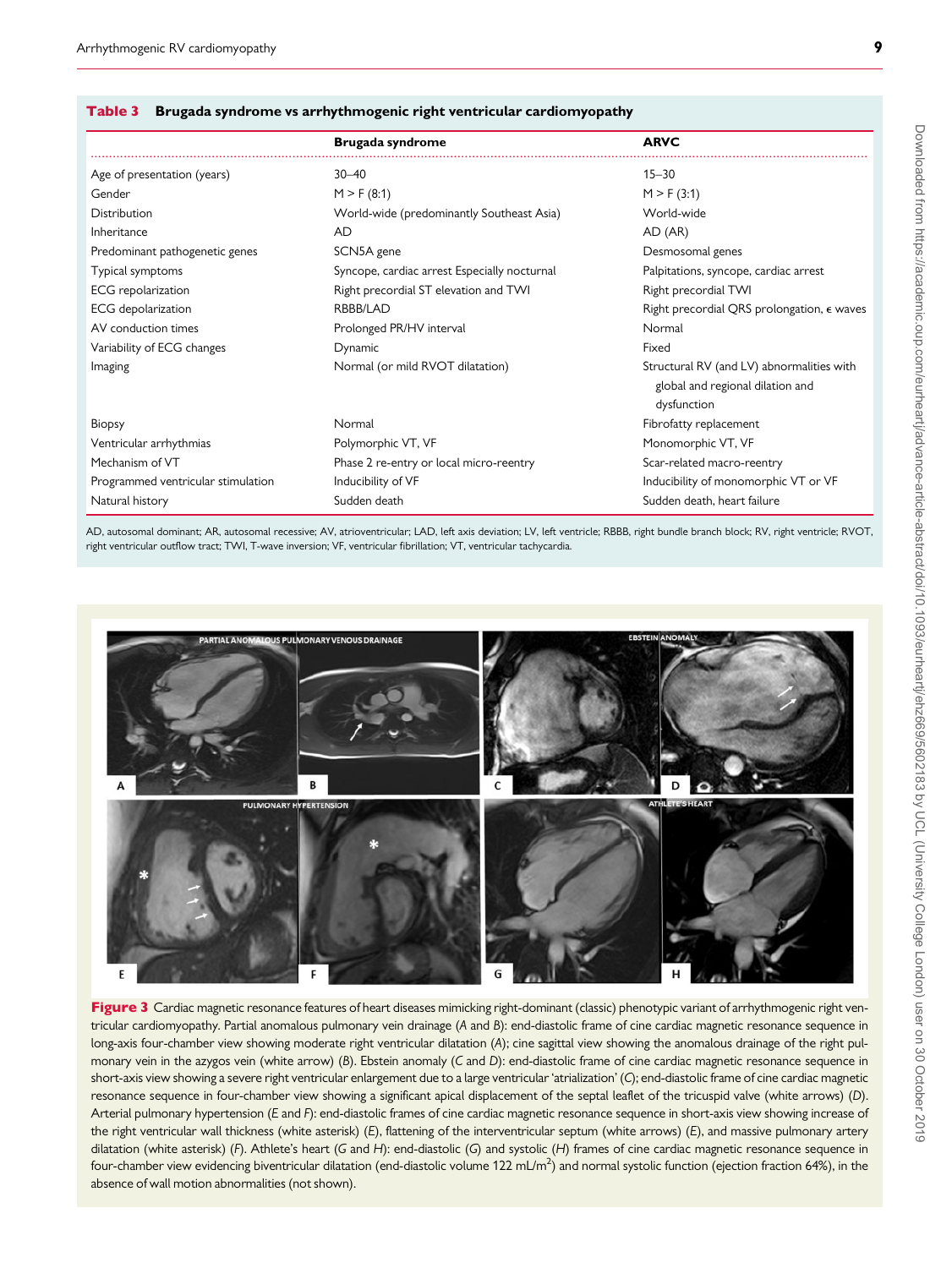# <span id="page-9-0"></span>Structural heart muscle diseases mimicking right-dominant arrhythmogenic right ventricular cardiomyopathy

A number of structural conditions may mimic clinical features of right-dominant ARVC including congenital heart diseases, pulmonary artery hypertension, and athlete's heart (Figure  $3$  and Table 4) (see [Supplementary material online,](https://academic.oup.com/eurheartj/article-lookup/doi/10.1093/eurheartj/ehz669#supplementary-data) Text).

Chest deformity such as pectus excavatum or carinatum and pericardial absence may cause ECG changes and echocardiographic RV abnormalities mimicking ARVC.<sup>69</sup>

#### Table 4 Causes of right heart dilatation in adult congenital heart disease

Left-to-right shunt Atrial septal defects Partial anomalous pulmonary return Extracardial shunts (pulmonary/systemic arteriovenous connections) Coronary artery fistula (to the coronary sinus/right atrium/right ventricle) Valvular dysfunction Tricuspid valve regurgitation Ebstein's anomaly Pulmonary valve regurgitation Post-operative valvular insufficiency after tetralogy of Fallot repair Myocardial malformation Uhl's anomaly Ventricular aneurysm/diverticulum



Figure 4 Cardiac magnetic resonance features of dilated cardiomyopathy vs. left-dominant phenotypic variant of arrhythmogenic right ventricular cardiomyopathy. Dilated cardiomyopathy (A and B): end-diastolic frame of cine cardiac magnetic resonance sequence in four-chamber view showing severe left ventricular dilatation (A) with severe systolic dysfunction (not shown); postcontrast T1 inversion recovery sequence in short-axis view showing limited mid-wall late gadolinium enhancement in the anterior interventricular septum and infero-septal junction involving the adjacent infero-basal wall (white arrow) (B). Left-dominant arrhythmogenic right ventricular cardiomyopathy (C and D): post-contrast T1 inversion recovery sequence in four-chamber view showing a non-dilated (C) and hypokinetic (not shown) left ventricle; postcontrast T1 inversion recovery sequence in short-axis view showing a large amount of late gadolinium enhancement involving the interventricular septum and both anterior and inferolateral left ventricular walls (C and D).

#### Table 5 Athlete's heart vs. arrhythmogenic right ventricular cardiomyopathy

|                                       | <b>Athlete's heart</b>                                                                                                                                                                                                                                        | <b>ARVC</b>                                                                                                                                                                            |
|---------------------------------------|---------------------------------------------------------------------------------------------------------------------------------------------------------------------------------------------------------------------------------------------------------------|----------------------------------------------------------------------------------------------------------------------------------------------------------------------------------------|
| Family history                        | No                                                                                                                                                                                                                                                            | ARVC or SCD                                                                                                                                                                            |
| <b>ECG</b> abnormalities              | Training-related ECG changes such as incom-<br>plete right bundle branch block increased in<br>QRS voltages and early repolarization. Right<br>precordial early repolarization variant with<br>negative T-wave preceded by  -point/ST-seg-<br>ment elevation. | Right precordial T-wave inversion, $\epsilon$ waves, right<br>precordial QRS prolongation with delayed S-<br>wave upstroke and terminal activation delay<br>(>55 ms), low QRS voltages |
| Symptoms                              | No                                                                                                                                                                                                                                                            | Palpitations, syncope, cardiac arrest                                                                                                                                                  |
| RV dilation                           | Yes (mainly main RV body)                                                                                                                                                                                                                                     | yes (mainly RVOT)                                                                                                                                                                      |
| RV/LV dilation ratio                  | RV/LV < 1                                                                                                                                                                                                                                                     | RV/LV > 1                                                                                                                                                                              |
| Global RV dysfunction                 | No (or mild)                                                                                                                                                                                                                                                  | Yes                                                                                                                                                                                    |
| Regional RV wall motion abnormalities | No.                                                                                                                                                                                                                                                           | A-dyskinesia; bulging                                                                                                                                                                  |
| LGE at cardiac magnetic resonance     | No (or only junctional)                                                                                                                                                                                                                                       | RV and/or LV (non-ischaemic pattern)                                                                                                                                                   |
| Ventricular arrhythmias               | No.                                                                                                                                                                                                                                                           | Yes                                                                                                                                                                                    |

LGE, late gadolinium enhancement; LV, left ventricle; RV, right ventricle; RVOT, right ventricular outflow tract; SCD, sudden cardiac death.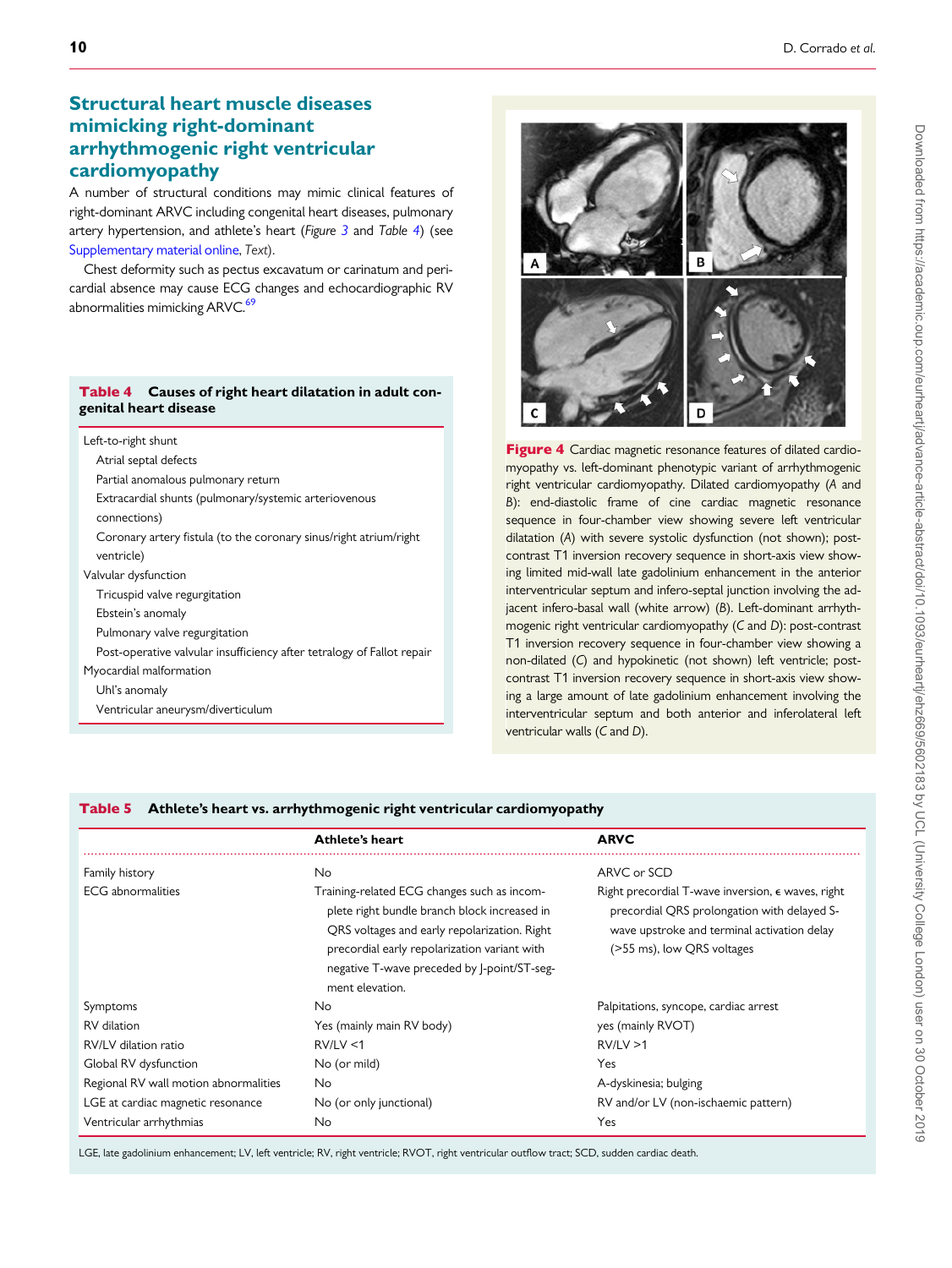|                                                                     | <b>Dilated cardiomyopathy</b>                                                                        | <b>Left-dominant ARVC</b>                                                                                                                  |
|---------------------------------------------------------------------|------------------------------------------------------------------------------------------------------|--------------------------------------------------------------------------------------------------------------------------------------------|
| Inheritance                                                         | $\leq$ 35% (AD)                                                                                      | >50% (AD, AR)                                                                                                                              |
| Predominant genetic background                                      | Mutations of genes encoding for cytoskeleton, mus-<br>cular sarcomere, and nuclear envelope proteins | Mutations of genes encoding for desmosomal pro-<br>teins, PLN, or FLN-C                                                                    |
| Main clinical manifestations                                        | Heart failure, cardiac arrest, palpitations                                                          | Palpitations, syncope, cardiac arrest                                                                                                      |
| <b>ECG</b> abnormalities                                            | Left ventricular hypertrophy with a strain pattern of<br>ST-segment; left bundle branch block        | Low QRS voltages in limb leads; negative T waves<br>in lateral leads; negative T waves in right precor-<br>dial leads (biventricular form) |
| Echocardiography and cardiac magnetic<br>resonance imaging findings | Dilated and hypokinetic LV with no or patchy<br>non-ischaemic (mid-myocardial)<br>LGE (septum)       | Non-dilated and hypokinetic LV with large amount<br>of non-ischemic (subepicardial) LGE (inferolat-<br>eral LV wall)                       |
|                                                                     | Regional wall motion abnormalities (uncommon).                                                       | Regional wall motion abnormalities (common).                                                                                               |
|                                                                     | Systolic LV dysfunction unrelated to the global ex-<br>tent of LGE                                   | Systolic LV dysfunction related to the global extent<br>of LGE                                                                             |
| <b>EMB</b> features                                                 | Non-specific myocardial abnormalities                                                                | Fibrofatty myocardial replacement                                                                                                          |
| Types of ventricular arrhythmias                                    | PVBs and NSVT (RBBB pattern); sustained<br>VT(uncommon); VF                                          | PVBs, NSVT, and monomorphic sustained VT<br>(RBBB pattern; both LBBB and RBBB patterns in<br>biventricular form); VF                       |
| Mechanism of VT                                                     | Scar-related or functional re-entry (branch to<br>branch re-entry)                                   | Scar-related re-entry                                                                                                                      |
| Most common site of VT origin                                       | Intramural septum                                                                                    | Subepicardial infero-lateral LV free wall                                                                                                  |

#### <span id="page-10-0"></span>Table 6 Dilated cardiomyopathy vs. left-dominant arrhythmogenic right ventricular cardiomyopathy

AD, autosomal dominant; AR, autosomal recessive; EMB, endomyocardial biopsy; LBBB, left bundle branch block; LV, left ventricle; NSVT, non-sustained ventricular tachycardia; PVBs, premature ventricular beats; RBBB, right bundle branch block; RV, right ventricle; RVOT, right ventricular outflow tract; TWI, T-wave inversion; VF, ventricular fibrillation; VT, ventricular tachycardia.

> . . . . . . . . . . . . . . . . . . . . . . . . . . . . . . . . . . . . . . . . . . . . . . . . . . . . . . . . . . . . . . . . . . . . . . . . . . . . . . . .

### Key points

- Cardiac remodelling due to volume overload secondary to a congenital heart disease consists of global RV dilatation and dysfunction without regional wall motion abnormalities that allow the differential diagnosis with the imaging findings of ARVC characterized by both global and regional RV dilatation and dysfunction with prominent regional akinesia and/or dyskinesia.
- RV abnormalities of pulmonary artery hypertension are the result of the elevation of the pulmonary artery pressure that is usually normal or reduced in ARVC.
- The clinical phenotype of athlete's heart differs from that of ARVC with regard to the absence of fibrofatty myocardial replacement which is clinically demonstrable as (i) regional-dyskinesia or bulging on echo and CMR; (ii) RV LGE on CMR; (iii) ECG depolarization abnormalities; and (iv) replacement type-fibrosis (and adiposis) at  $EMB^{70}$  (Table [5](#page-9-0)).

# Structural heart muscle diseases mimicking left-dominant arrhythmogenic right ventricular cardiomyopathy

Structural conditions mimicking clinical features of left-dominant ARVC include DCM, cardiac involvement in genetic neuromuscular disorders, myocarditis, sarcoidosis, congenital ventricular diverticulum/aneurysm, and Chagas' disease (see [Supplementary material on](https://academic.oup.com/eurheartj/article-lookup/doi/10.1093/eurheartj/ehz669#supplementary-data)[line](https://academic.oup.com/eurheartj/article-lookup/doi/10.1093/eurheartj/ehz669#supplementary-data), Text).

### Key points

- At variance with left-sided ARVC, DCM shows more severe LV dilation and dysfunction which are unrelated to the global extent of ventricular scar tissue as evidenced by LGE on CMR (Figure [4](#page-9-0)).
- At variance with left-sided ARVC, DCM shows scarce propensity to life-threatening ventricular arrhythmias that occur late during the disease course and are related to the severity of LV systolic dysfunction (Table 6).
- Cardiomyopathy may develop in patients with various genetic neuromuscular disorders and may occur before, during, or after clinical evidence of skeletal muscle dysfunction. While the myocardial involvement is most often part of the spectrum of pathologic features of the disease, ventricular systolic dysfunction and/or rhythm and conduction abnormalities may dominate the clinical presentation or may represent the only phenotypic manifestation of the neuromuscular gene defect (Figure  $5$ ).<sup>72</sup>
- Differential diagnosis between the cardiomyopathy occurring in the context of a neuromuscular disease and ARVC relies on recognition of specific phenotypic features of the associated musculo–skeletal involvement.
- Identification of isolated neuromuscular cardiomyopathy (without skeletal muscle involvement) requires demonstration of the specific genetic defect by molecular testing.
- Differential diagnosis between acute myocarditis or postmyocarditis scar and ARVC requires accurate medical history, clinical family screening, demonstration of ECG and imaging RV involvement, and molecular genetic testing.
- Imaging criteria to differentiate post-myocarditis scar from inherited cardiomyopathy have not been defined. Subepicardial/mid-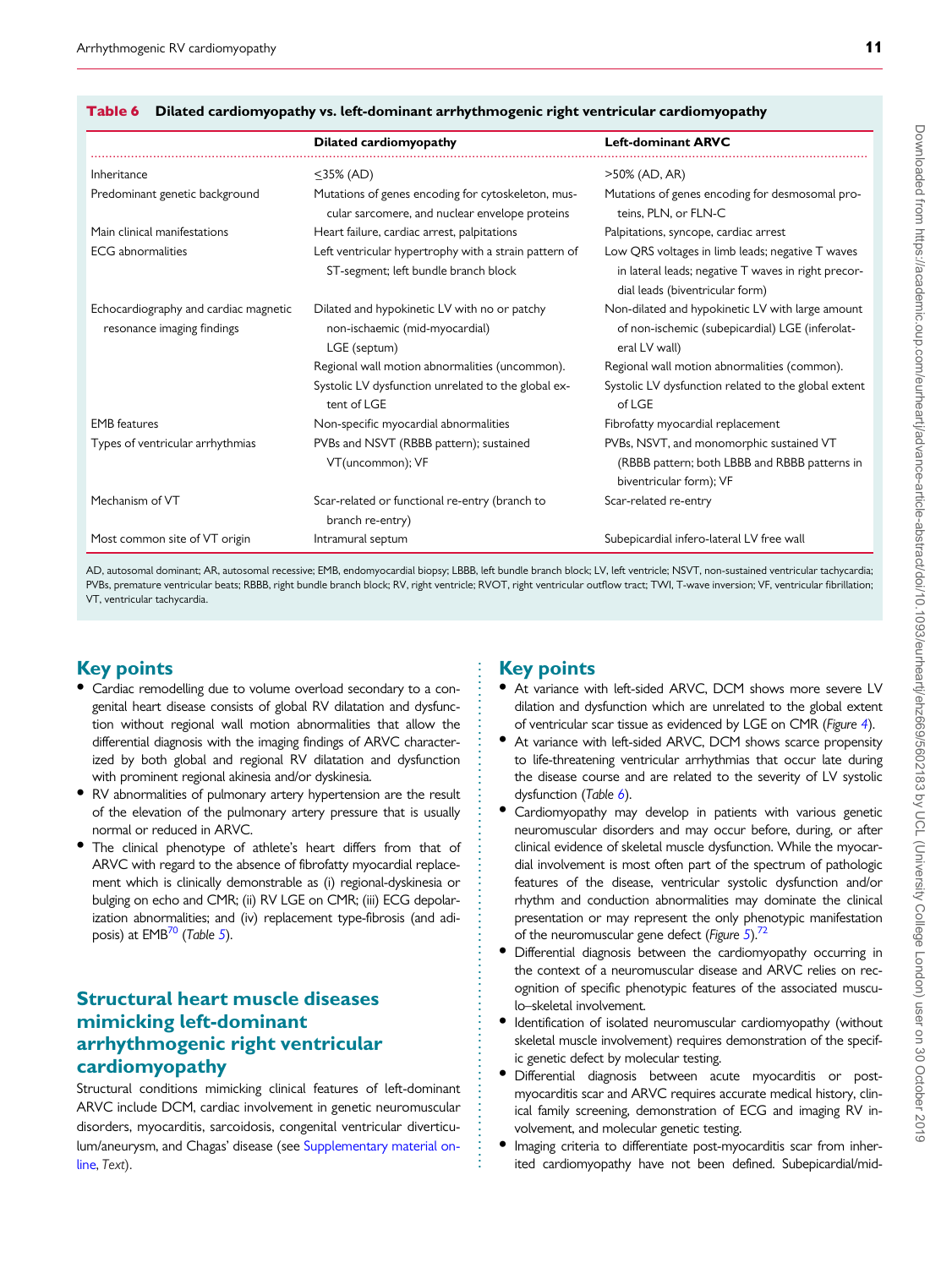<span id="page-11-0"></span>

Figure 5 Cardiac magnetic resonance features and histopathologic findings of non-ischaemic left ventricular scar of different aetiologies. Muscular dystrophy (A and B): post-contrast T1 inversion recovery sequence in short-axis view showing a subepicardial stria of late gadolinium enhancement in the left ventricular wall (white arrows) (A); corresponding panoramic histopathologic view of the inferolateral left ventricular wall showing replacement-type fibrosis confined to the outer-mid layer of the musculature (B). Modified from Yilmaz et  $al$ ,<sup>[71](#page-15-0)</sup> Chronic myocarditis (C and D): post-contrast T1 inversion recovery sequence in short-axis view showing subepicardial late gadolinium enhancement of the inferolateral left ventricular wall (C); corresponding panoramic histopathologic view of the inferolateral left ventricular wall showing extensive fibrous tissue replacement in the subepicardial layer of the musculature (D). From Yilmaz et  $al^{71}$  $al^{71}$  $al^{71}$  Desmosomal gene-related, left-sided arrhythmogenic right ventricular cardiomyopathy (E and F): post-contrast T1 inversion recovery sequence in short-axis view showing subepicardial late gadolinium enhancement of the infero-lateral left ventricular wall in a DSP-gene mutation carrier (E). Panoramic histopathologic view showing myocardial replacement of the outer layer of the infero-lat-eral left ventricular wall in a sudden cardiac death victim carrying a DSP-gene mutation (F). From Zorzi et al.<sup>[44](#page-14-0)</sup>



Figure 6 Magnetic resonance and cardiac positron emission tomography features of cardiac sarcoidosis. Post-contrast T1 inversion recovery sequence in four-chamber view showing right ventricular dilatation and late gadolinium enhancement of the interventricular septum (black arrows) and subepicardial lateral left ventricular wall (white arrows) (A). Topographic concordance between the epicardial spot of late gadolinium enhancement involving the anterior (B, single white arrow) and inferior (B, white arrows) left ventricular regions and the areas of fludeoxyglucose uptake on positron emission tomography (C, white arrows pointing to yellow–red areas).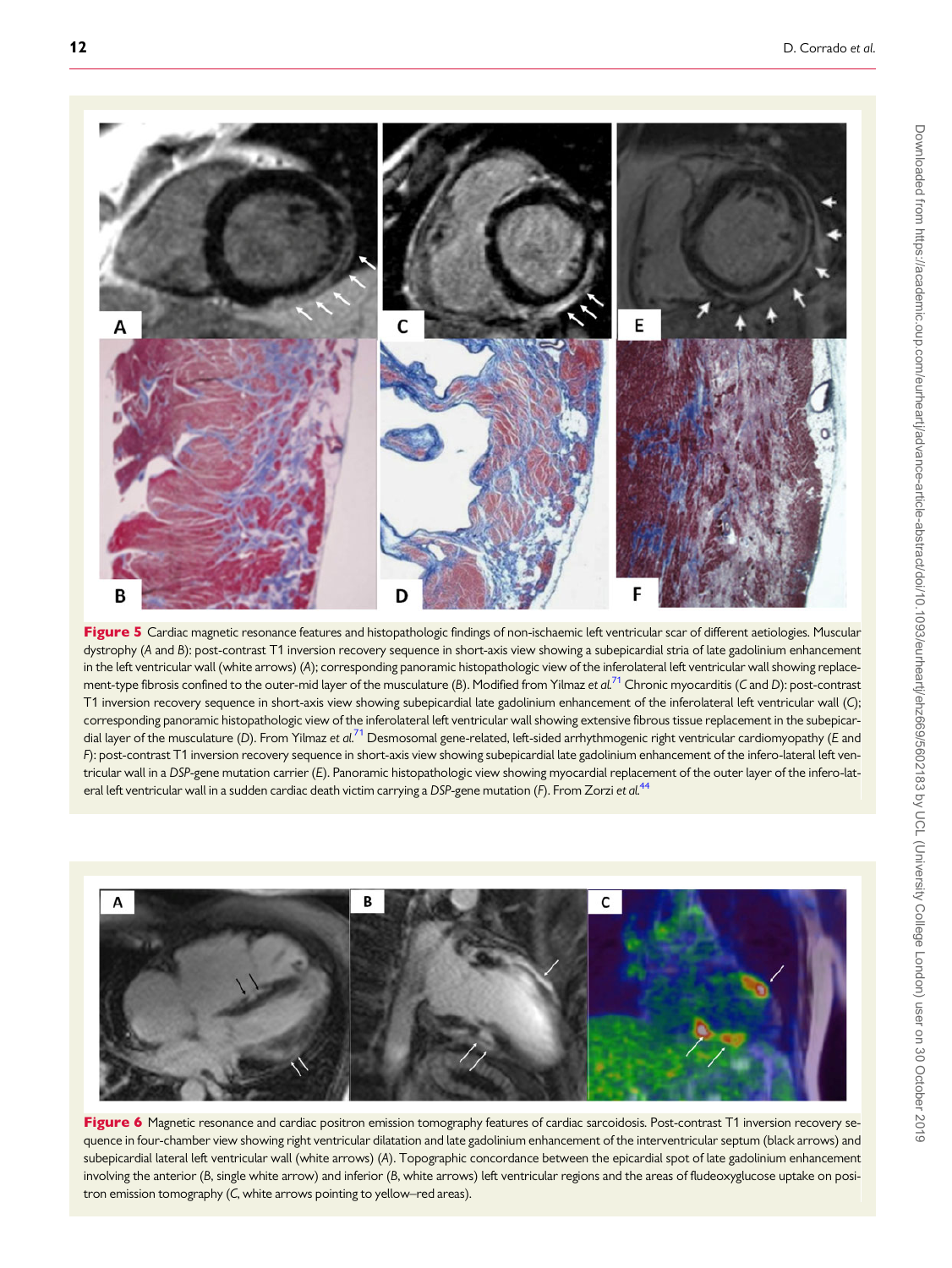<span id="page-12-0"></span>



. . . . . . . . . . . . . . . . . . . . . . . . . . . . . . . . . . . . . . . . . . . . . . . . . . . . . . . . . . . . . . . . . . . . . . . . . . . . . . . . . . . . . . . . . . . . . . . . . . . . . . . . . . . . .

. myocardial LV LGE at CMR may suggest priori myocarditis but is not diagnostic and careful family history and screening are needed to exclude left-sided ARVC.

- The diagnosis of cardiac sarcoidosis in patients with multisystem involvement relies on consistent clinical and imaging features of the disease (Figure  $6$ ) in the presence of histologic evidence of non-caseating epithelial cell granulomas in one or more organs.
- Isolated cardiac sarcoidosis is conclusively diagnosed on the basis of EMB, possibly imaging-guided by positron emission tomography or CMR.<sup>73,74</sup>
- The segmental nature of congenital aneurysms with associated normal ventricular myocardium and the predominantly endocardial pattern of myocardial fibrosis are not consistent with the diagnosis of ARVC.
- A typical history and a positive Chagas serology allow to differentiate cardiac Chagas disease from ARVC.

# Proposal of an aetiologic classification of arrhythmogenic cardiomyopathies

In about 50% of patients, ARVC is a genetic disease caused by a mutation of desmosomal gene. A minority of affected patients may have defective non-desmosomal genes. A phenotype similar to ARVC may also occur in other genetic cardiomyopathies, cardiocutaneous syndromes, or neuromuscular disorders.<sup>2,3</sup> Furthermore, a sizeable proportion of patients have non-genetic diseases with a phenotype resembling ARVC and characterized by the distinctive propensity to ventricular arrhythmias which extends beyond the severity of systolic ventricular dysfunction being strongly related to the large amount of myocardial fibrosis which is an independent arrhythmogenic risk factor.

By analogy with current classifications of other cardiomyopathies such as hypertrophic and dilated cardiomyopathy and in keeping with the 2019 HRS Expert Consensus Statement on arrhythmogenic cardiomyopathy, $75$  it is appropriate to propose a disease classification

which under the large umbrella of 'arrhythmogenic cardiomyopathy', comprises a spectrum of conditions of different aetiologies involving the RV, the LV or both, either genetic or non-genetic, whose common denominator is the prominent non-ischaemic ventricular myocardial scarring and the scar-related ventricular arrhythmias (Figure 7). All conditions manifesting with the ACM phenotype are associated with a distinctively higher risk of SCD because myocardial fibrosis acts as a substrate of malignant ventricular arrhythmias. Accordingly, in patients affected by ACM, either genetic or nongenetic, the implantation of an ICD for primary prevention should be considered in the presence of large arrhythmogenic ventricular scarring, even if the systolic ventricular function is not severely depressed.<sup>[76](#page-15-0)</sup>

# **Conclusions**

A more appropriate use of the current ITF diagnostic criteria and future upgrade/revision of the scoring system for diagnosis of ARVC should take into account: (i) the limitation of current understanding of the genetic background of the disease that translates into the risk of misdiagnosis if molecular genetic test is an integral part of the diagnostic scoring system; (ii) the advances of technology and improvement of interpretation of tissue characterization images by CMR which has become the leading imaging technique for characterization of the disease phenotype; (iii) the broad spectrum of the ARVC phenotype which includes left-dominant disease variants and requires specific diagnostic criteria from different clinical categories; and (iv) the peculiarities of clinical features and diagnostic tests of ARVC in the paediatric population which represents a sizeable proportion of patients due to the increasing clinical and genetic screening of families.

The research should focus on better understanding of the genetic background, improvement of clinical and imaging characterization of the phenotype, with particular reference to left-sided variants and discovery of diagnostic biomarkers.<sup>77</sup>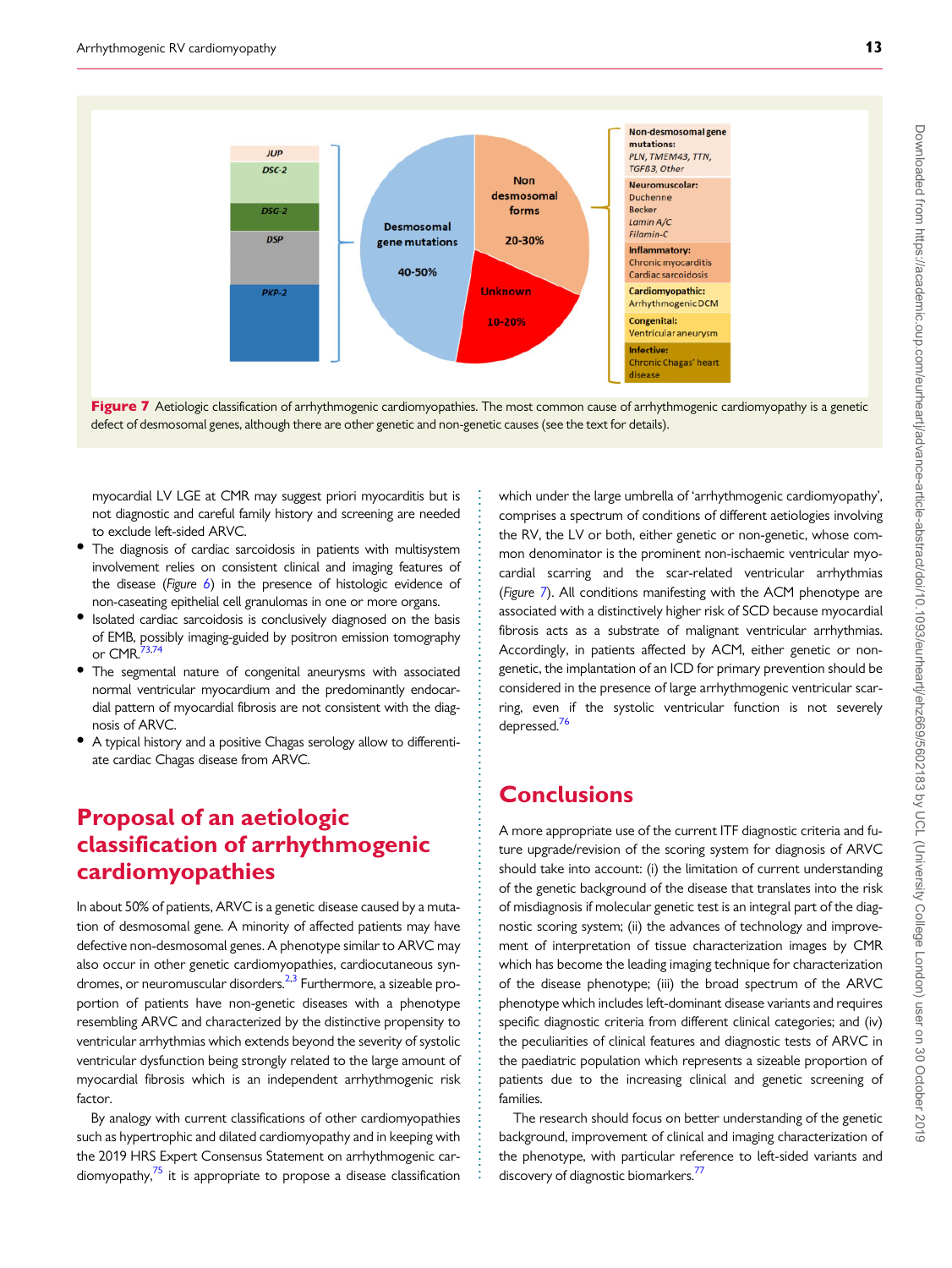<span id="page-13-0"></span>. The clinical relevance of the proposed classification of arrhythmogenic cardiomyopathy remains to be evaluated by future studies.

# Supplementary material

[Supplementary material](https://academic.oup.com/eurheartj/article-lookup/doi/10.1093/eurheartj/ehz669#supplementary-data) is available at European Heart Journal online.

#### Conflict of interest: none declared.

### **References**

- [1](#page-1-0). Thiene G, Nava A, Corrado D, Rossi L, Pennelli N. Right ventricular cardiomyopathy and sudden death in young people. N Engl J Med 1988;318:129-133.
- [2](#page-1-0). Corrado D, Link MS, Calkins H. Arrhythmogenic right ventricular cardiomyopathy. N Engl J Med 2017;376:61-72.
- [3](#page-1-0). Corrado D, Basso C, Judge DP. Arrhythmogenic cardiomyopathy. Circ Res 2017; 121:784–802.
- [4](#page-3-0). Basso C, Thiene G, Corrado D, Angelini A, Nava A, Valente M. Arrhythmogenic right ventricular cardiomyopathy. Dysplasia, dystrophy, or myocarditis? Circulation 1996;94:983–991.
- [5](#page-3-0). Corrado D, Basso C, Thiene G, McKenna WJ, Davies MJ, Fontaliran F, Nava A, Silvestri F, Blomstrom-Lundqvist C, Wlodarska EK, Fontaine G, Camerini F. Spectrum of clinicopathologic manifestations of arrhythmogenic right ventricular cardiomyopathy/dysplasia: a multicenter study. J Am Coll Cardiol 1997;30: 1512–1520.
- 6. Corrado D, Thiene G. Arrhythmogenic right ventricular cardiomyopathy/dysplasia: clinical impact of molecular genetic studies. Circulation 2006;113:1634–1637.
- [7](#page-1-0). Sen-Chowdhry S, Syrris P, Ward D, Asimaki A, Sevdalis E, McKenna WJ. Clinical and genetic characterization of families with arrhythmogenic right ventricular dysplasia/cardiomyopathy provides novel insights into patterns of disease expression. Circulation 2007;115:1710-1720.
- [8](#page-1-0). Sen-Chowdhry S, Syrris P, Prasad SK, Hughes SE, Merrifield R, Ward D, Pennell DJ, McKenna WJ. Left-dominant arrhythmogenic cardiomyopathy: an underrecognized clinical entity. J Am Coll Cardiol 2008;52:2175–2187.
- [9](#page-1-0). McKenna WJ, Thiene G, Nava A, Fontaliran F, Blomstrom-Lundqvist C, Fontaine G, Camerini F. Diagnosis of arrhythmogenic right ventricular dysplasia/cardiomyopathy. Task Force of the Working Group Myocardial and Pericardial Disease of the European Society of Cardiology and of the Scientific Council on Cardiomyopathies of the International Society and Federation of Cardiology. Br Heart 1 1994:71:215-218.
- [10](#page-1-0). Marcus FI, McKenna WJ, Sherrill D, Basso C, Bauce B, Bluemke DA, Calkins H, Corrado D, Cox MG, Daubert JP, Fontaine G, Gear K, Hauer R, Nava A, Picard MH, Protonotarios N, Saffitz JE, Sanborn DM, Steinberg JS, Tandri H, Thiene G, Towbin JA, Tsatsopoulou A, Wichter T, Zareba W. Diagnosis of arrhythmogenic right ventricular cardiomyopathy/dysplasia: proposed modification of the task force criteria. Circulation 2010;121:1533–1541.
- [11](#page-1-0). Cook TS, Zimmerman SL, Jha S. Analysis of statistical biases in studies used to formulate guidelines: the case of arrhythmogenic right ventricular cardiomyopathy (ARVC) the case of ARVC. Acad Radiol 2015;22:1010-1015.
- [12](#page-1-0). Femia G, Hsu C, Singarayar S, Sy RW, Kilborn M, Parker G, McGuire M, Semsarian C, Puranik R. Impact of new task force criteria in the diagnosis of arrhythmogenic right ventricular cardiomyopathy. Int J Cardiol 2014;171:179-183.
- 13. Te Riele AS, Tandri H, Bluemke DA. Arrhythmogenic right ventricular cardiomyopathy (ARVC): cardiovascular magnetic resonance update. J Cardiovasc Magn Reson 2014;16:50.
- [14](#page-1-0). Perazzolo Marra M, Rizzo S, Bauce B, De Lazzari M, Pilichou K, Corrado D, Thiene G, Iliceto S, Basso C. Arrhythmogenic right ventricular cardiomyopathy. Contribution of cardiac magnetic resonance imaging to the diagnosis. Herz 2015; 40:600–606.
- 15. Haugaa KH, Basso C, Badano LP, Bucciarelli-Ducci C, Cardim N, Gaemperli O, Galderisi M, Habib G, Knuuti J, Lancellotti P, McKenna W, Neglia D, Popescu BA, Edvardsen T, Delgado V, Cosyns B, Donal E, Lombardi M, Muraru D, Kauffmann P, Jurcut R, Klein JB, Sade LE. Comprehensive multi-modality imaging approach in arrhythmogenic cardiomyopathy-an expert consensus document of the European Association of Cardiovascular Imaging. Eur Heart J Cardiovasc Imaging 2017;18:237–253.
- [16](#page-1-0). Te Riele A, James CA, Sawant AC, Bhonsale A, Groeneweg JA, Mast TP, Murray B, Tichnell C, Dooijes D, van Tintelen JP, Judge DP, van der Heijden JF, Crosson J, Hauer RNW, Calkins H, Tandri H. Arrhythmogenic right ventricular dysplasia/ cardiomyopathy in the pediatric population: clinical characterization and comparison with adult-onset disease. JACC Clin Electrophysiol 2015;1:551–560.
- [17](#page-2-0). Marcus FI, Edson S, Towbin JA. Genetics of arrhythmogenic right ventricular cardiomyopathy: a practical guide for physicians. J Am Coll Cardiol 2013;61: 1945–1948.

. . . . . . . . . . . . . . . . . . . . . . . . . . . . . . . . . . . . . . . . . . . . . . . . . . . . . . . . . . . . . . . . . . . . . . . . . . . . . . . . . . . . . . . . . . . . . . . . . . . . . . . . . . . . . . . . . . . . . . . . . . . . . . . . . . . . . . . . . . . . . . . . . . . . . . . . . . . . . . . . . . . . . . . . . . . .

- [18.](#page-2-0) Groeneweg JA, Bhonsale A, James CA, Te Riele AS, Dooijes D, Tichnell C, Murray B, Wiesfeld AC, Sawant AC, Kassamali B, Atsma DE, Volders PG, de Groot NM, de Boer K, Zimmerman SL, Kamel IR, van der Heijden JF, Russell SD, Jan Cramer M, Tedford RJ, Doevendans PA, van Veen TA, Tandri H, Wilde AA, Judge DP, van Tintelen JP, Hauer RN, Calkins H. Clinical presentation, long-term follow-up, and outcomes of 1001 arrhythmogenic right ventricular dysplasia/cardiomyopathy patients and family members. Circ Cardiovasc Genet 2015;8:437-446.
- 19. Gerull B, Heuser A, Wichter T, Paul M, Basson CT, McDermott DA, Lerman BB, Markowitz SM, Ellinor PT, MacRae CA, Peters S, Grossmann KS, Drenckhahn J, Michely B, Sasse-Klaassen S, Birchmeier W, Dietz R, Breithardt G, Schulze-Bahr E, Thierfelder L. Mutations in the desmosomal protein plakophilin-2 are common in arrhythmogenic right ventricular cardiomyopathy. Nat Genet 2004;36: 1162–1164.
- 20. Syrris P, Ward D, Evans A, Asimaki A, Gandjbakhch E, Sen-Chowdhry S, McKenna WJ. Arrhythmogenic right ventricular dysplasia/cardiomyopathy associated with mutations in the desmosomal gene desmocollin-2. Am J Hum Genet 2006;79:978–984.
- 21. Hoorntje ET, Te Rijdt WP, James CA, Pilichou K, Basso C, Judge DP, Bezzina CR, van Tintelen JP. Arrhythmogenic cardiomyopathy: pathology, genetics, and concepts in pathogenesis. Cardiovasc Res 2017;113:1521–1531.
- [22.](#page-2-0) Merner ND, Hodgkinson KA, Haywood AF, Connors S, French VM, Drenckhahn JD, Kupprion C, Ramadanova K, Thierfelder L, McKenna W, Gallagher B, Morris-Larkin L, Bassett AS, Parfrey PS, Young TL. Arrhythmogenic right ventricular cardiomyopathy type 5 is a fully penetrant, lethal arrhythmic disorder caused by a missense mutation in the TMEM43 gene. Am | Hum Genet 2008;82:809-821.
- [23.](#page-2-0) van Rijsingen IA, van der Zwaag PA, Groeneweg JA, Nannenberg EA, Jongbloed JD, Zwinderman AH, Pinto YM, Dit Deprez RH, Post JG, Tan HL, de Boer RA, Hauer RN, Christiaans I, van den Berg MP, van Tintelen JP, Wilde AA. Outcome in phospholamban R14del carriers: results of a large multicentre cohort study. Circ Cardiovasc Genet 2014;7:455–465.
- 24. Xu T, Yang Z, Vatta M, Rampazzo A, Beffagna G, Pilichou K, Pillichou K, Scherer SE, Saffitz J, Kravitz J, Zareba W, Danieli GA, Lorenzon A, Nava A, Bauce B, Thiene G, Basso C, Calkins H, Gear K, Marcus F, Towbin JA. Compound and digenic heterozygosity contributes to arrhythmogenic right ventricular cardiomyopathy. J Am Coll Cardiol 2010;55:587-597.
- 25. Rigato I, Bauce B, Rampazzo A, Zorzi A, Pilichou K, Mazzotti E, Migliore F, Marra MP, Lorenzon A, De Bortoli M, Calore M, Nava A, Daliento L, Gregori D, Iliceto S, Thiene G, Basso C, Corrado D. Compound and digenic heterozygosity predicts lifetime arrhythmic outcome and sudden cardiac death in desmosomal gene-related arrhythmogenic right ventricular cardiomyopathy. Circ Cardiovasc Genet 2013;6:533–542.
- 26. Cox MG, van der Zwaag PA, van der Werf C, van der Smagt JJ, Noorman M, Bhuiyan ZA, Wiesfeld AC, Volders PG, van Langen IM, Atsma DE, Dooijes D, van den Wijngaard A, Houweling AC, Jongbloed JD, Jordaens L, Cramer MJ, Doevendans PA, de Bakker JM, Wilde AA, van Tintelen JP, Hauer RN. Arrhythmogenic right ventricular dysplasia/cardiomyopathy: pathogenic desmosome mutations in index-patients predict outcome of family screening: Dutch arrhythmogenic right ventricular dysplasia/cardiomyopathy genotype-phenotype follow-up study. Circulation 2011;123:2690–2700.
- [27.](#page-2-0) Pilichou K, Lazzarini E, Rigato I, Celeghin R, De Bortoli M, Perazzolo Marra M, Cason M, Jongbloed J, Calore M, Rizzo S, Regazzo D, Poloni G, Iliceto S, Daliento L, Delise P, Corrado D, Van Tintelen JP, Thiene G, Rampazzo A, Basso C, Bauce B, Lorenzon A, Occhi G. Large genomic rearrangements of desmosomal genes in Italian arrhythmogenic cardiomyopathy patients. Circ Arrhythm Electrophysiol 2017;10. pii: e005324.
- [28.](#page-2-0) Ackerman MJ, Priori SG, Willems S, Berul C, Brugada R, Calkins H, Camm AJ, Ellinor PT, Gollob M, Hamilton R, Hershberger RE, Judge DP, Le Marec H, McKenna WJ, Schulze-Bahr E, Semsarian C, Towbin JA, Watkins H, Wilde A, Wolpert C, Zipes DP. HRS/EHRA expert consensus statement on the state of genetic testing for the channelopathies and cardiomyopathies: this document was developed as a partnership between the Heart Rhythm Society (HRS) and the European Heart Rhythm Association (EHRA). Europace 2011;13:1077–1109.
- [29.](#page-2-0) Angelini A, Basso C, Nava A, Thiene G. Endomyocardial biopsy in arrhythmogenic right ventricular cardiomyopathy. Am Heart | 1996;132:203-206.
- [30.](#page-2-0) Basso C, Ronco F, Marcus F, Abudureheman A, Rizzo S, Frigo AC, Bauce B, Maddalena F, Nava A, Corrado D, Grigoletto F, Thiene G. Quantitative assessment of endomyocardial biopsy in arrhythmogenic right ventricular cardiomyopathy/dysplasia: an in vitro validation of diagnostic criteria. Eur Heart J 2008;29:2760–2771.
- [31.](#page-2-0) Asimaki A, Tandri H, Huang H, Halushka MK, Gautam S, Basso C, Thiene G, Tsatsopoulou A, Protonotarios N, McKenna WJ, Calkins H, Saffitz JE. A new diagnostic test for arrhythmogenic right ventricular cardiomyopathy. N Engl J Med 2009:360:1075-1084.
- 32. Marchlinski FE, Zado E, Dixit S, Gerstenfeld E, Callans DJ, Hsia H, Lin D, Nayak H, Russo A, Pulliam W. Electroanatomic substrate and outcome of catheter ablative therapy for ventricular tachycardia in setting of right ventricular cardiomyopathy. Circulation 2004;110:2293–2298.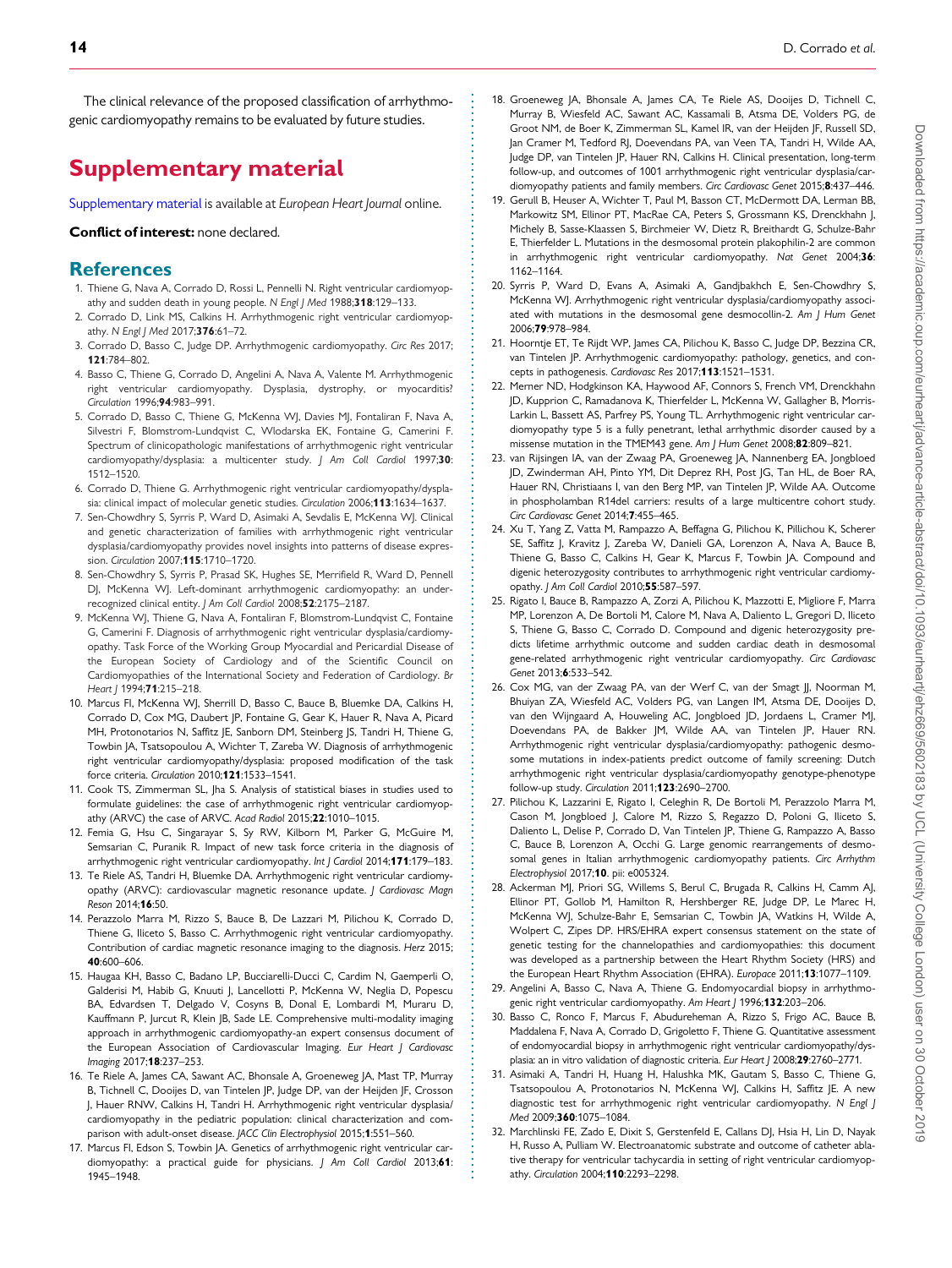- <span id="page-14-0"></span>. 33. Corrado D, Basso C, Leoni L, Tokajuk B, Bauce B, Frigo G, Tarantini G, Napodano M, Turrini P, Ramondo A, Daliento L, Nava A, Buja G, Iliceto S, Thiene G. Three-dimensional electroanatomic voltage mapping increases accuracy of diagnosing arrhythmogenic right ventricular cardiomyopathy/dysplasia. Circulation 2005;111:3042–3050.
- 34. Santangeli P, Dello Russo A, Pieroni M, Casella M, Di Biase L, Burkhardt JD, Sanchez J, Lakkireddy D, Carbucicchio C, Zucchetti M, Pelargonio G, Themistoclakis S, Camporeale A, Rossillo A, Beheiry S, Hongo R, Bellocci F, Tondo C, Natale A. Fragmented and delayed electrograms within fibrofatty scar predict arrhythmic events in arrhythmogenic right ventricular cardiomyopathy: results from a prospective risk stratification study. Heart Rhythm 2012;9: 1200–1206.
- [35.](#page-3-0) Aquaro GD, Barison A, Todiere G, Grigoratos C, Ait Ali L, Di Bella G, Emdin M, Festa P. Usefulness of combined functional assessment by cardiac magnetic resonance and tissue characterization versus task force criteria for diagnosis of arrhythmogenic right ventricular cardiomyopathy. Am J Cardiol 2016;118: 1730–1736.
- [36.](#page-3-0) Vermes E, Strohm O, Otmani A, Childs H, Duff H, Friedrich MG. Impact of the revision of arrhythmogenic right ventricular cardiomyopathy/dysplasia task force criteria on its prevalence by CMR criteria. JACC Cardiovasc Imaging 2011;4: 282–287.
- 37. Bomma C, Rutberg J, Tandri H, Nasir K, Roguin A, Tichnell C, Rodriguez R, James C, Kasper E, Spevak P, Bluemke DA, Calkins H. Misdiagnosis of arrhythmogenic right ventricular dysplasia/cardiomyopathy. J Cardiovasc Electrophysiol 2004; 15:300–306.
- 38. Bluemke DA, Krupinski EA, Ovitt T, Gear K, Unger E, Axel L, Boxt LM, Casolo G, Ferrari VA, Funaki B, Globits S, Higgins CB, Julsrud P, Lipton M, Mawson J, Nygren A, Pennell DJ, Stillman A, White RD, Wichter T, Marcus F. MR Imaging of arrhythmogenic right ventricular cardiomyopathy: morphologic findings and interobserver reliability. Cardiology 2003;99:153–162.
- 39. Sievers B, Addo M, Franken U, Trappe HJ. Right ventricular wall motion abnormalities found in healthy subjects by cardiovascular magnetic resonance imaging and characterized with a new segmental model. J Cardiovasc Magn Reson 2004;6: 601–608.
- [40.](#page-3-0) Te Riele AS, James CA, Philips B, Rastegar N, Bhonsale A, Groeneweg JA, Murray B, Tichnell C, Judge DP, Van Der Heijden JF, Cramer MJ, Velthuis BK, Bluemke DA, Zimmerman SL, Kamel IR, Hauer RN, Calkins H, Tandri H. Mutation-positive arrhythmogenic right ventricular dysplasia/cardiomyopathy: the triangle of dysplasia displaced. J Cardiovasc Electrophysiol 2013;24:1311-1320.
- [41.](#page-3-0) Marra MP, Leoni L, Bauce B, Corbetti F, Zorzi A, Migliore F, Silvano M, Rigato I, Tona F, Tarantini G, Cacciavillani L, Basso C, Buja G, Thiene G, Iliceto S, Corrado D. Imaging study of ventricular scar in arrhythmogenic right ventricular cardiomyopathy: comparison of 3D standard electroanatomical voltage mapping and contrast-enhanced cardiac magnetic resonance. Circ Arrhythm Electrophysiol 2012;5:91–100.
- 42. Marcus FI, Zareba W, Calkins H, Towbin JA, Basso C, Bluemke DA, Estes NA 3rd, Picard MH, Sanborn D, Thiene G, Wichter T, Cannom D, Wilber DJ, Scheinman M, Duff H, Daubert J, Talajic M, Krahn A, Sweeney M, Garan H, Sakaguchi S, Lerman BB, Kerr C, Kron J, Steinberg JS, Sherrill D, Gear K, Brown M, Severski P, Polonsky S, McNitt S. Arrhythmogenic right ventricular cardiomyopathy/dysplasia clinical presentation and diagnostic evaluation: results from the North American Multidisciplinary Study. Heart Rhythm 2009;6:984–992.
- 43. Protonotarios A, Anastasakis A, Panagiotakos DB, Antoniades L, Syrris P, Vouliotis A, Stefanadis C, Tsatsopoulou A, McKenna WJ, Protonotarios N. Arrhythmic risk assessment in genotyped families with arrhythmogenic right ventricular cardiomyopathy. Eurobace 2016:8:610-616.
- [44.](#page-11-0) Zorzi A, Rigato I, Pilichou K, Perazzolo Marra M, Migliore F, Mazzotti E, Gregori D, Thiene G, Daliento L, Iliceto S, Rampazzo A, Basso C, Bauce B, Corrado D. Phenotypic expression is a prerequisite for malignant arrhythmic events and sudden cardiac death in arrhythmogenic right ventricular cardiomyopathy. Europace 2016;18:1086–1094.
- [45.](#page-3-0) Corrado D, Zorzi A. Natural history of arrhythmogenic cardiomyopathy: redefining the age range of clinical presentation. Heart Rhythm 2017;14:892–893.
- [46.](#page-3-0) Bhonsale A, Groeneweg JA, James CA, Dooijes D, Tichnell C, Jongbloed JD, Murray B, Te Riele AS, van den Berg MP, Bikker H, Atsma DE, de Groot NM, Houweling AC, van der Heijden JF, Russell SD, Doevendans PA, van Veen TA, Tandri H, Wilde AA, Judge DP, van Tintelen JP, Calkins H, Hauer RN. Impact of genotype on clinical course in arrhythmogenic right ventricular dysplasia/ cardiomyopathy-associated mutation carriers. Eur Heart | 2015;36:847-855.
- [47.](#page-4-0) Camm CF, Tichnell C, James CA, Murray B, Porterfield F, Te Riele AS, Tandri H, Calkins H. Premature ventricular contraction variability in arrhythmogenic right ventricular dysplasia/cardiomyopathy. J Cardiovasc Electrophysiol 2015;26: 53–57.
- [48.](#page-4-0) O'Donnell D, Cox D, Bourke J, Mitchell L, Furniss S. Clinical and electrophysiological differences between patients with arrhythmogenic right ventricular dysplasia and right ventricular outflow tract tachycardia. Eur Heart J 2003;24:801-810.
- [49](#page-4-0). Corrado D, Basso C, Leoni L, Tokajuk B, Turrini P, Bauce B, Migliore F, Pavei A, Tarantini G, Napodano M, Ramondo A, Buja G, Iliceto S, Thiene G. Three-dimensional electroanatomical voltage mapping and histologic evaluation of myocardial substrate in right ventricular outflow tract tachycardia. J Am Coll Cardiol 2008;51:731–739.
- [50](#page-4-0). Polin GM, Haqqani H, Tzou W, Hutchinson MD, Garcia FC, Callans DJ, Zado ES, Marchlinski FE. Endocardial unipolar voltage mapping to identify epicardial substrate in arrhythmogenic right ventricular cardiomyopathy/dysplasia. Heart Rhythm 2011;8:76–83.
- 51. Nasir K, Bomma C, Tandri H, Roguin A, Dalal D, Prakasa K, Tichnell C, James C, Spevak PJ, Jspevak P, Marcus F, Calkins H. Electrocardiographic features of arrhythmogenic right ventricular dysplasia/cardiomyopathy according to disease severity: a need to broaden diagnostic criteria. Circulation 2004;110:1527–1534.
- 52. Steriotis AK, Bauce B, Daliento L, Rigato I, Mazzotti E, Folino AF, Marra MP, Brugnaro L, Nava A. Electrocardiographic pattern in arrhythmogenic right ventricular cardiomyopathy. Am J Cardiol 2009;103:1302–1308.
- 53. Protonotarios N, Anastasakis A, Antoniades L, Chlouverakis G, Syrris P, Basso C, Asimaki A, Theopistou A, Stefanadis C, Thiene G, McKenna WJ, Tsatsopoulou A. Arrhythmogenic right ventricular cardiomyopathy/dysplasia on the basis of the revised diagnostic criteria in affected families with desmosomal mutations. Eur Heart I 2011:32:1097-1104.
- [54](#page-4-0). De Lazzari M, Zorzi A, Cipriani A, Susana A, Mastella G, Rizzo A, Rigato I, Bauce B, Giorgi B, Lacognata C, Iliceto S, Corrado D, Perazzolo Marra M. Relationship between electrocardiographic findings and cardiac magnetic resonance phenotypes in arrhythmogenic cardiomyopathy. J Am Heart Assoc 2018;7:e009855.
- [55](#page-6-0). Zorzi A, Perazzolo Marra M, Rigato I, De Lazzari M, Susana A, Niero A, Pilichou K, Migliore F, Rizzo S, Giorgi B, De Conti G, Sarto P, Serratosa L, Patrizi G, De Maria E, Pelliccia A, Basso C, Schiavon M, Bauce B, Iliceto S, Thiene G, Corrado D. Nonischemic left ventricular scar as a substrate of life-threatening ventricular arrhythmias and sudden cardiac death in competitive athletes. Circ Arrhythm Electrophysiol 2016;9.
- [56](#page-6-0). di Gioia CR, Giordano C, Cerbelli B, Pisano A, Perli E, De Dominicis E, Poscolieri B, Palmieri V, Ciallella C, Zeppilli P, d'Amati G. Nonischemic left ventricular scar and cardiac sudden death in the young. Hum Pathol 2016;58:78–89.
- 57. Tzou WS, Zado ES, Lin D, Callans DJ, Dixit S, Cooper JM, Bala R, Garcia F, Hutchinson MD, Riley MP, Deo R, Gerstenfeld EP, Marchlinski FE. Sinus rhythm ECG criteria associated with basal-lateral ventricular tachycardia substrate in patients with nonischemic cardiomyopathy. J Cardiovasc Electrophysiol 2011;22: 1351–1358.
- 58. Betensky BP, Deyell MW, Tzou WS, Zado ES, Marchlinski FE. Sinus rhythm electrocardiogram identification of basal-lateral ischemic versus nonischemic substrate in patients with ventricular tachycardia. *J Interv Card Electrophysiol* 2012;35: 311–321.
- [59](#page-5-0). Platonov PG, Calkins H, Hauer RN, Corrado D, Svendsen JH, Wichter T, Biernacka EK, Saguner AM, Te Riele AS, Zareba W. High interobserver variability in the assessment of epsilon waves: implications for diagnosis of arrhythmogenic right ventricular cardiomyopathy/dysplasia. Heart Rhythm 2016;13:208–216.
- [60](#page-6-0). Oloriz T, Silberbauer J, Maccabelli G, Mizuno H, Baratto F, Kirubakaran S, Vergara P, Bisceglia C, Santagostino G, Marzi A, Sora N, Roque C, Guarracini F, Tsiachris D, Radinovic A, Cireddu M, Sala S, Gulletta S, Paglino G, Mazzone P, Trevisi N, Della Bella P. Catheter ablation of ventricular arrhythmia in nonischemic cardiomyopathy: anteroseptal versus inferolateral scar sub-types. Circ Arrhythm Electrophysiol 2014;7:414–423.
- [61](#page-6-0). Pinto YM, Elliott PM, Arbustini E, Adler Y, Anastasakis A, Bohm M, Duboc D, Gimeno J, de Groote P, Imazio M, Heymans S, Klingel K, Komajda M, Limongelli G, Linhart A, Mogensen J, Moon J, Pieper PG, Seferovic PM, Schueler S, Zamorano JL, Caforio AL, Charron P. Proposal for a revised definition of dilated cardiomyopathy, hypokinetic non-dilated cardiomyopathy, and its implications for clinical practice: a position statement of the ESC working group on myocardial and pericardial diseases. Eur Heart J 2016;37:1850-1858.
- [62](#page-6-0). Lee TM, Hsu DT, Kantor P, Towbin JA, Ware SM, Colan SD, Chung WK, Jefferies JL, Rossano JW, Castleberry CD, Addonizio LJ, Lal AK, Lamour JM, Miller EM, Thrush PT, Czachor JD, Razoky H, Hill A, Lipshultz SE. Pediatric cardiomyopathies. Circ Res 2017;121:855–873.
- [63](#page-6-0). Te Riele AS, James CA, Groeneweg JA, Sawant AC, Kammers K, Murray B, Tichnell C, van der Heijden JF, Judge DP, Dooijes D, van Tintelen JP, Hauer RN, Calkins H, Tandri H. Approach to family screening in arrhythmogenic right ventricular dysplasia/cardiomyopathy. Eur Heart J 2016;37:755-763.
- [64](#page-6-0). Mast TP, James CA, Calkins H, Teske AJ, Tichnell C, Murray B, Loh P, Russell SD, Velthuis BK, Judge DP, Dooijes D, Tedford RJ, van der Heijden JF, Tandri H, Hauer RN, Abraham TP, Doevendans PA, Te Riele AS, Cramer MJ. Evaluation of structural progression in arrhythmogenic right ventricular dysplasia/cardiomyopathy. JAMA Cardiol 2017;2:293–302.
- [65](#page-6-0). Bhonsale A, Te Riele ASJM, Sawant AC, Groeneweg JA, James CA, Murray B, Tichnell C, Mast TP, van der Pols MJ, Cramer MJM, Dooijes D, van der Heijden JF, Tandri H, van Tintelen JP, Judge DP, Hauer RNW, Calkins H. Cardiac

. . . . . . . . . . . . . . . . . . . . . . . . . . . . . . . . . . . . . . . . . . . . . . . . . . . . . . . . . . . . . . . . . . . . . . . . . . . . . . . . . . . . . . . . . . . . . . . . . . . . . . . . . . . . . . . . . . . . . . . . . . . . . . . . . . . . . . . . . . . . . . . . . . . . . . . . . . . . . . . . . . . . . . . . . . . .